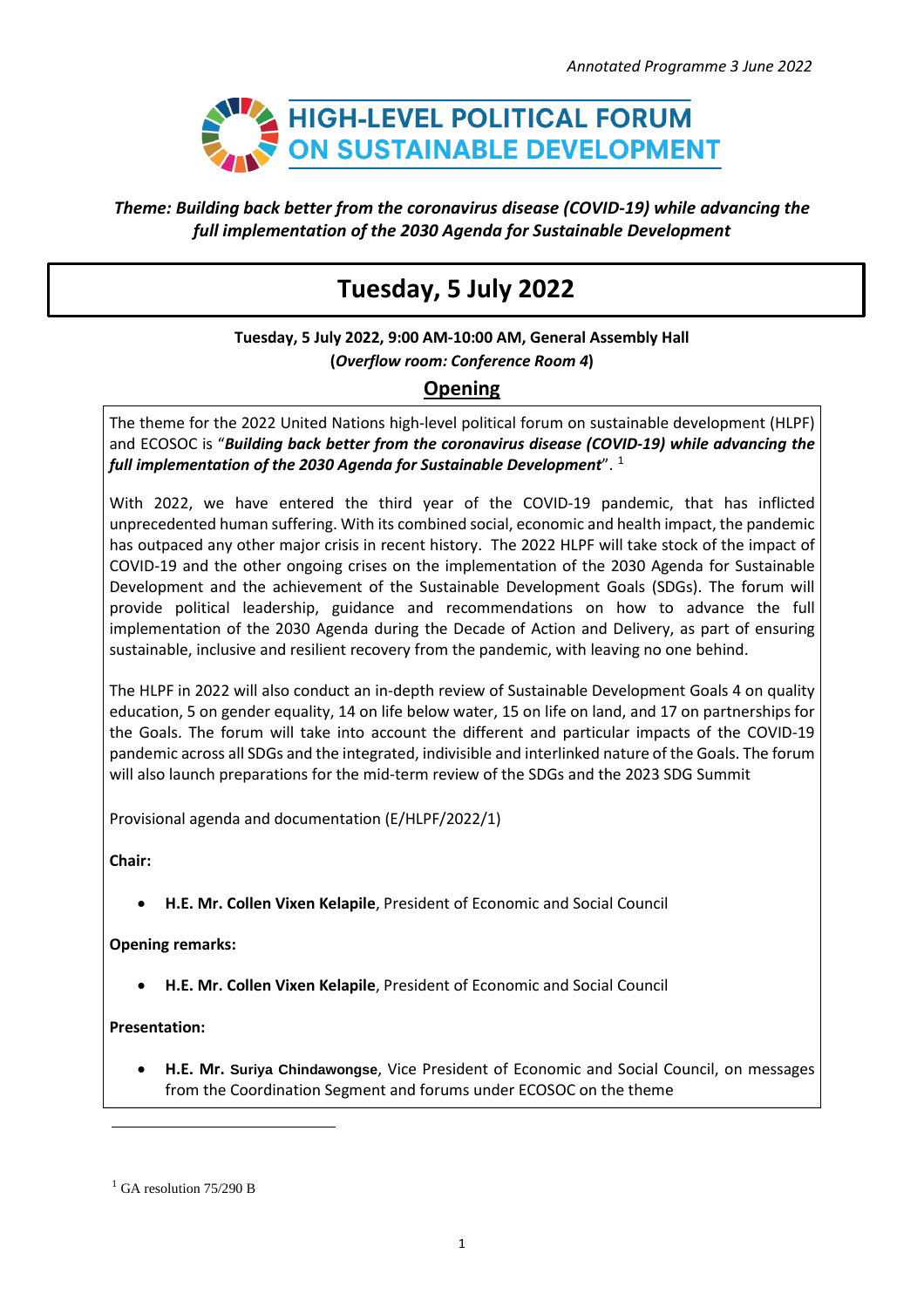

**Keynote address**

### **Tuesday, 5 July 2022, 10:00 AM-1:00 PM, General Assembly Hall (***Overflow room: Conference Room 4***)**

(Townhall meeting)

## **Building back better and advancing the SDGs**

What has been the impact of COVID-19 on the SDGs? Are our recovery measures advancing the 2030 Agenda? What should we do differently? Are we leaving no one behind and addressing trade-offs? How can we address the challenges of Middle-income Countries and Countries in Special Situation? Lessons from the 2022 VNRs and other countries and stakeholders

The COVID-19 pandemic has caused extensive suffering and death around the world. Beyond the many millions who have lost loved ones to COVID-19, billions of people have had their lives, livelihoods, education, physical and mental health disrupted. Large-scale economic disruption has increased the poverty, hunger and economic vulnerability of hundreds of millions of people.

The pandemic has set back progress towards many SDGs almost everywhere and slowed implementation of the 2030 Agenda for sustainable development. At the same time, historic progress was made at the 2021 UN Climate Change Conference (COP26) with the adoption of the Glasgow Climate Pact. Today's global challenges, such as climate change, the COVID-19 pandemic and the deteriorating humanitarian situation, require extraordinary efforts to make up lost ground and accelerate progress. To some degree, extraordinary measures have been taken by governments in the wake of the pandemic to cushion the impact on the poor and vulnerable populations. Yet, inequalities across countries translate into wide discrepancies in the affordability of emergency health, social protection and economic measures. Moreover, complex geopolitical situation has further contributed to food insecurity, fuel shortages, spiking inflation and refugee crisis. Countries differ widely in their ability to cushion employment and income shocks through stimulus packages, social protection measures. Inequalities in access to financial resources and the vaccine have hindered the recovery of many. Moreover, many developing countries, the loss of vital sources of foreign exchange – due for example to the near total shutdown of international tourism and travel for many months – has contributed to debt distress and the need for debt relief.

This session at the HLPF in a format of a townhall meeting. This means that the first speakers will be identified but any other participant can then intervene from the floor. It will take stock of where countries and the international community are with regard to implementation of the 2030 Agenda, considering the serious systemic and emerging challenges and setbacks caused by COVID-19, the deteriorating humanitarian situation and the risk of a decrease in resources dedicated to development but also identifying opportunities for "building back better". In this regard, it will focus on deep structural shifts to make economies more socially equitable and environmentally sustainable and looking whether the measures that are being put in place are really advancing the 2030 Agenda, implementing the structural changes it requires, addressing synergies and trade-offs across the SDGs, while leaving no one behind. It will consider whether these measures take into account the disproportionate impact of the pandemic on vulnerable populations. This session will also address countries at various levels of development identifying impact, but also actions that need to be taken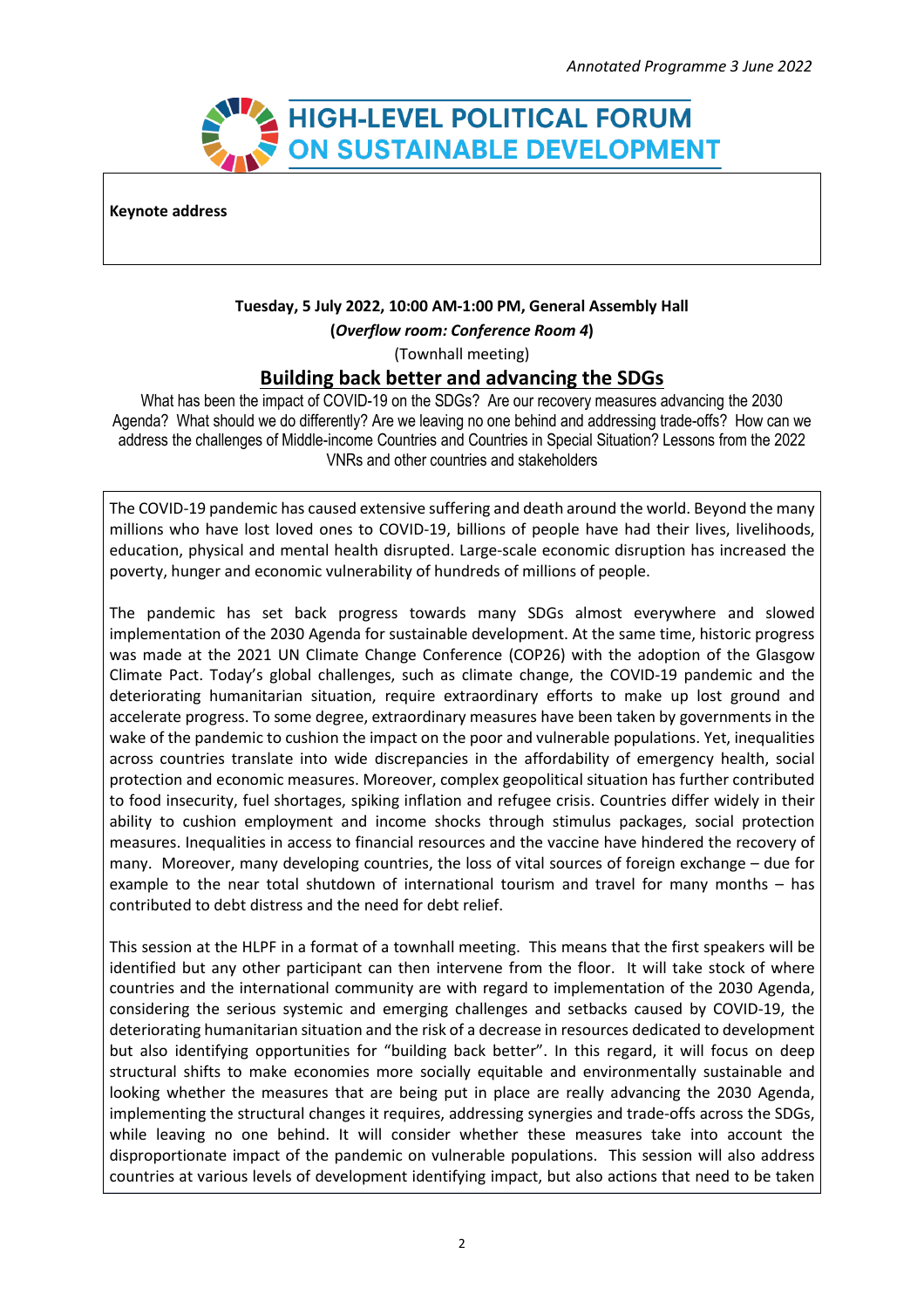

for sustainable recovery in countries in special situations and looking at special challenges of middleincome countries.

### **Proposed guiding questions:**

- With less than eight years to achieve the SDGs, how can recovery from the pandemic be used to accelerate the implementation of the 2030 Agenda for Sustainable Development and the achievement of the SDGs? What are lessons learned and what opportunities exist to galvanize the political commitment to make the structural reforms we need, and mobilize the financial resources required for a sustainable recovery that advances the SDGs?
- How can synergies be best maximized, and trade-offs minimized to advance accelerated actions to achieve the SDGs, step up climate action and leave no one behind?
- Are the emergency social protection and health measures implemented in response to COVID-19 leading to durably strengthening social protection and health systems? Are resources for recovery invested in an environmentally friendly, climate neutral way? How can we ensure that recovery measures are gender-responsive?
- How can we address the food security situation, including by building on the outcomes of the Secretary-General's Food System Summit?
- What targeted measures need to be undertaken for countries in special situations to ensure that policies and strategies are advancing the implementation of the SDGs? How can we address the challenges faced by middle-income countries?
- What policies, measures and innovations have emerged during the pandemic that hold promise for inclusive and sustainable recovery and how can they be scaled up?

### **Chair:**

• **H.E. Mr. Collen Vixen Kelapile**, President of Economic and Social Council

### **Presentation:**

• **Mr. Liu Zhenmin,** Under-Secretary-General of Economic and Social Affairs of the United Nations, presentation of the report of the Secretary-General on the progress towards SDGs

Followed by a townhall style meeting

## **Tuesday, 5 July 2022, 3:00 PM-6:00 PM, Conference Room 4 SDGs in focus: SDG 17 and interlinkages with other SDGs**

### **3:00 PM-4:30 PM, Conference Room 4** (Panel)

## **Financing a robust crisis response and investing in the SDGs**

What did ECOSOC FFD Forum call for and how can we follow-up on its recommendations?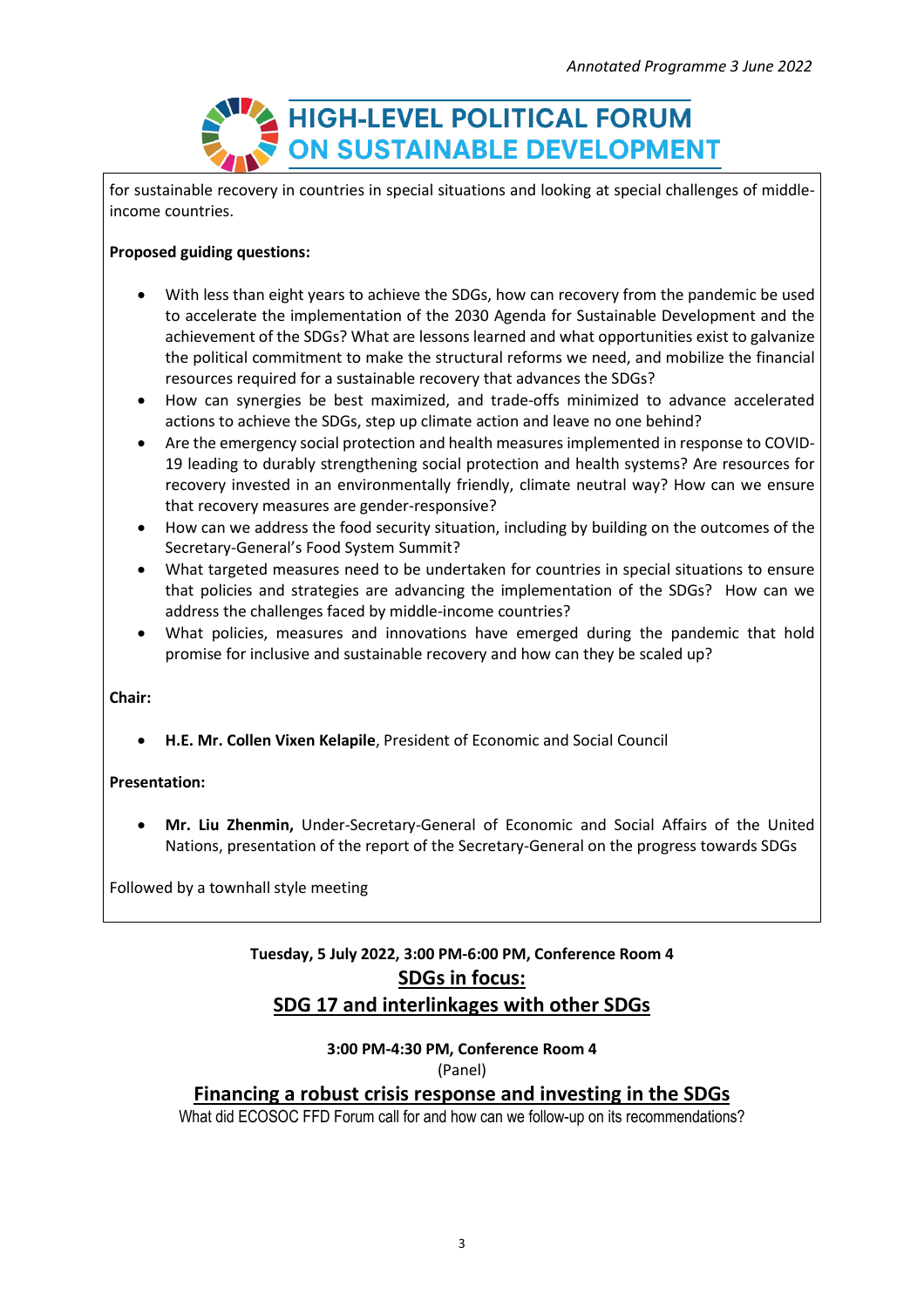

The global economy is facing multiple interlinked crises that are putting the achievement of the SDGs at risk. The protracted COVID-19 pandemic and the growing climate and other crises have reversed hard-won development gains and put immense pressure on already limited fiscal space in developing countries. The burden is even more acute for countries with high levels of debt. As a result, the prepandemic SDG financing gap of \$2.5 trillion annually is likely to go up significantly – with some estimates suggesting an increase of up to 70%. Therefore, there is an urgent need to mobilize financing at scale from all sources in a speedy and sustainable manner.

The 2022 ECOSOC Forum on Financing for Development (FFD) made key gains to address the SDG financing shortfall. The Forum featured clear calls to support those who are at greatest risk of being left behind by fulfilling official development assistance (ODA) commitments, increasing grant and highly concessional financing mechanisms, boosting domestic resource mobilization and international tax cooperation and expanding climate finance. The Forum's outcome document, which was adopted by consensus, made important strides in advancing commitments on social protection, concessional and grant finance, debt treatments and other key areas.

This session will take forward the outcomes of the FFD Forum to provide political leadership, guidance and recommendations on the policies, forms of cooperation and other tools necessary to mobilize finance for a global recovery, tackle the climate crisis and achieve the SDGs.

### **Proposed guiding questions:**

- How has the financing for development landscape changed as a result of the interlinked crises? What has the impact been on the achievement of the SDGs? Building on the FFD Forum outcome document:
- What innovative policies, tools and mechanisms can countries and the international community adopt to address the immediate socio-economic impact of the crises and scale up financing for the SDGs?
- What public policies and regulatory frameworks would facilitate more private sector investments in the SDGs?
- What financing priorities will accelerate a just transition toward environmentally sustainable economies?

**Chair:**

• President or Vice President of ECOSOC

Interactive panel discussion

## **Tuesday, 5 July 2022, 4:30 PM-5:30 PM, Conference Room 4** (Panel) **Mobilizing and sharing science, technology and innovation for an SDG driven recovery**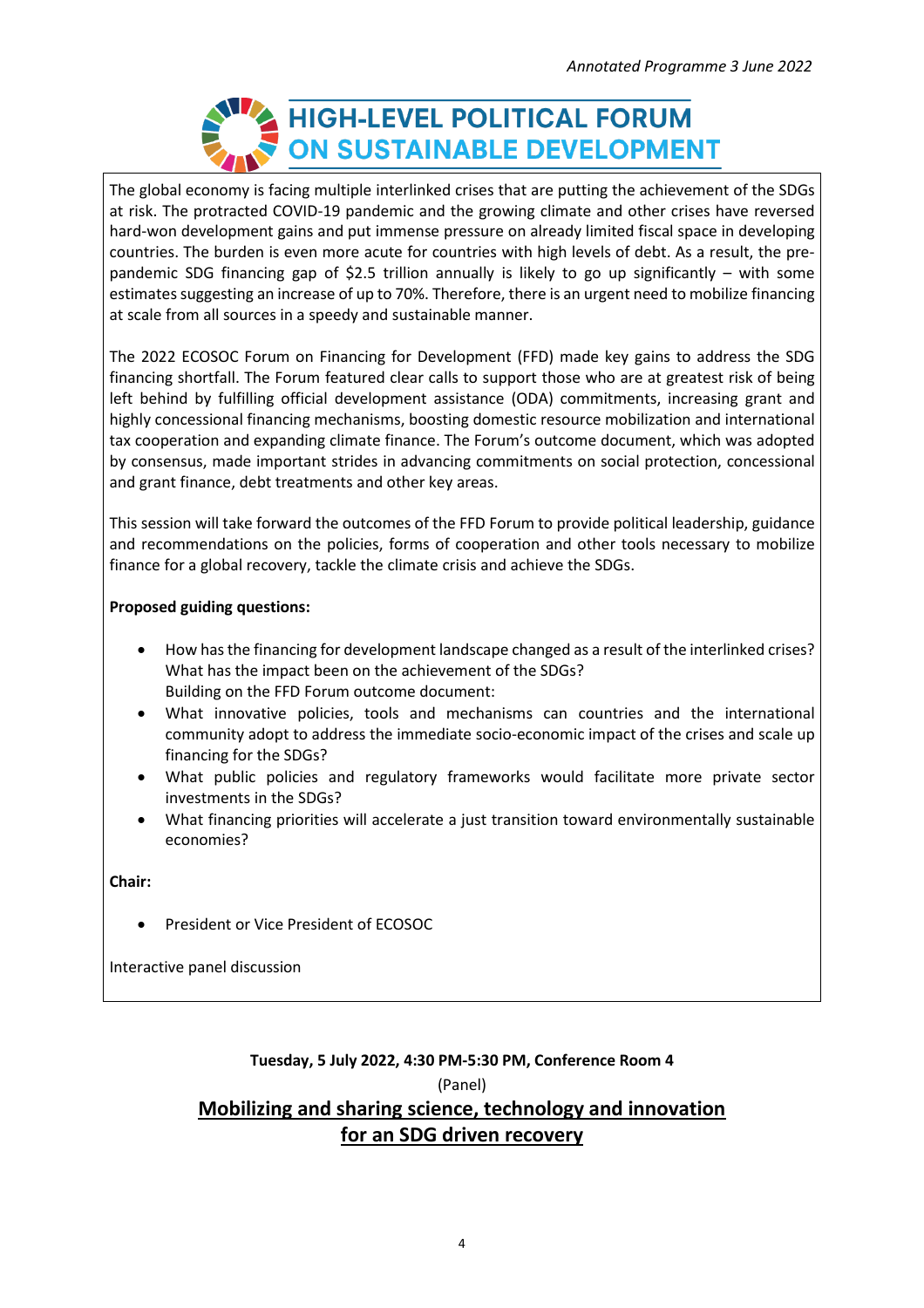

COVID-19 has shown the huge potential of science, technology and innovation (STI) for responding to crises and realizing the SDGs. It also showed the impact of inequalities in the ability to access and use STI. Building on the outcome and recommendations of the 7th ECOSOC Multi-stakeholder Forum on Science, Technology, and Innovation for the Sustainable Development Goals (5-6 May 2022) and considering the recommendations contained in the co-chairs' Summary of the STI Forum, this session aims to further advance progress in gearing STI towards the SDGs and in maximizing benefits from the Technology Facilitation Mechanism under the 2030 Agenda for Sustainable Development, and other related UN processes.

The session will discuss the main challenges and opportunities for mobilizing STI and strengthening the science-policy-society interface. Views, suggestions, and current achievements are expected to be shared by practitioners, policymakers, and experts based on their most recent experiences and research.

### **Proposed guiding questions:**

- What are examples/good practices of use of technologies and innovations during the COVID-19 crisis to tackle inequalities affecting vulnerable groups, including by ensuring equal access to quality healthcare, education, and finance? How can these be shared and scaled up?
- Proactive STI policy measures are needed to stimulate research efforts, focus investments, and inspire coordination. Does your country have a science, technology and innovation (STI) roadmaps or action plans and how can this contribute to a more cost-effective SDGs-focused STI development?
- From an STI perspective what are some of the key lessons learned on what worked and what did not work to meet the targets related to SDG 4 on quality education, SDG 5 on gender equality, SDG 14 on life below water, and SDG 15 on life on land? Taking into consideration the strategies that did not work to meet the SDG targets, how could these barriers be overcome in the near future?
- How can we further strengthen international cooperation on science, technology, and innovation for an SDG driven recovery, building on the 2030 Agenda?

**Chair:**

• President or Vice President of ECOSOC

Interactive panel discussion

## **Tuesday, 5 July 2022, 5:30 PM-6:00 PM, Conference Room 4**

(Fireside Chat)

## **Other aspects of SDG 17 including capacity development and partnerships**

SDG17, on strengthening the means of implementation and revitalizing the global partnership for sustainable development is the only Sustainable Development Goal that is reviewed annually by the HLPF (A/RES/70/299). Three of the key areas of SDG 17, namely finance, trade, science and technology,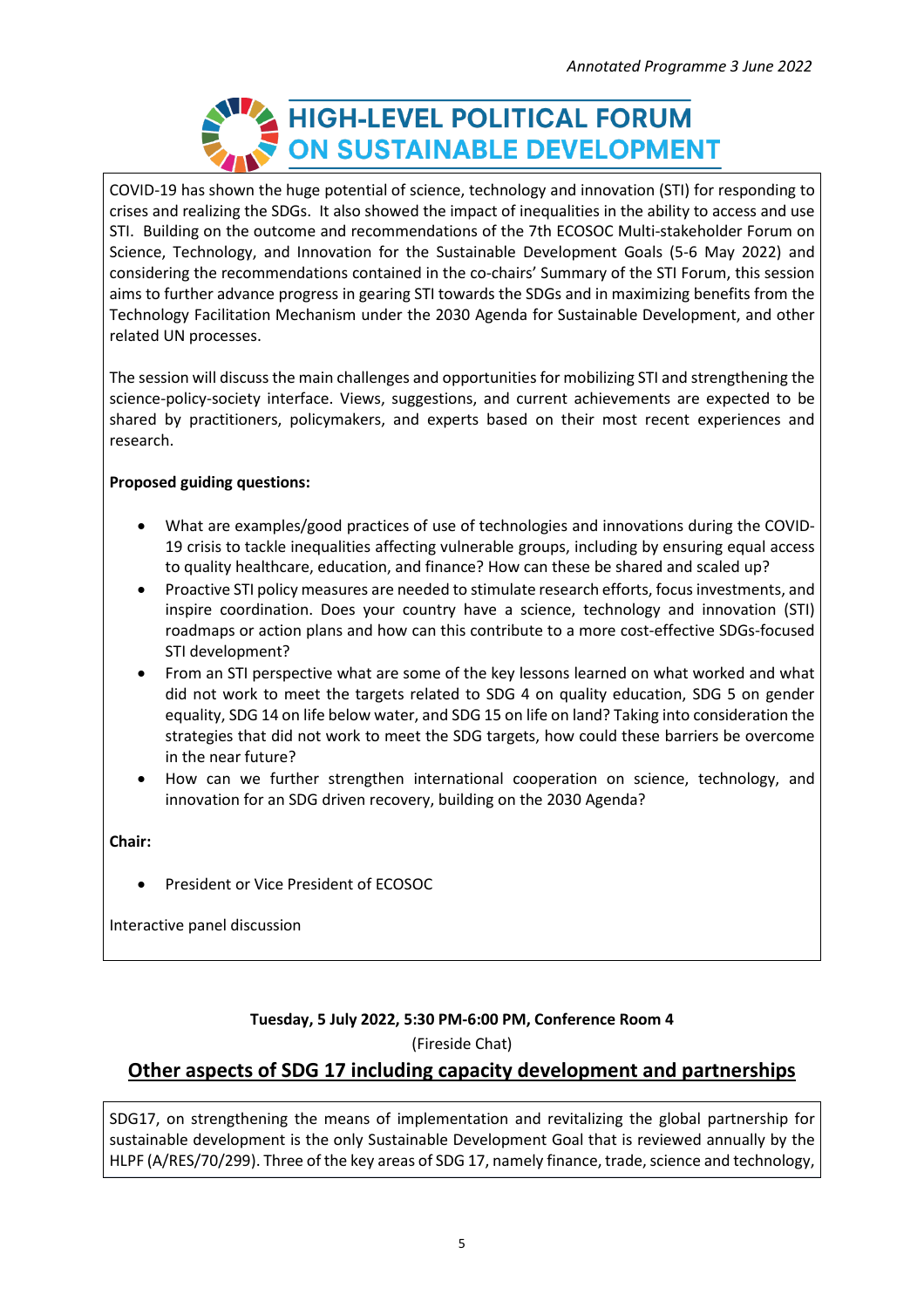

will be highlighted in two sessions in the afternoon of 5 July, building on ECOSOC Forum on Financing for Development and ECOSOC Multistakeholder Forum on Science, Technology and Innovation (STI).

This session will focus on two other critical elements of SDG 17, namely capacity building, and multistakeholder partnerships as key building blocks in an enhanced global partnership for sustainable development.

Participants will focus on capacity development in the area of statistics, technology, law-making, notably and on partnerships in these and other areas.

In the discussion, lessons learned, challenges and emerging issues in these areas will be briefly highlighted by speakers. Interventions will also outline current challenges to maximizing benefits of multistakeholder partnerships, and capacity building -- including through using science, technology and innovation as well as policies or law making -- as the world is slowly emerging from the devastating effects of the Covid-19 pandemic amidst a new global crisisin the area of food, energy access and other aspects.

### **Proposed guiding questions:**

- How has the Covid-19 pandemic affected global solidarity and capacity building activities in areas related to sustainable development and elaboration of related legislation?
- What type of capacity building and partnerships work best according to acquired experience in national statistical offices to improve high-quality, timely, reliable and disaggregated data?
- How can multistakeholder partnerships be mobilized or re-energized towards achieving other goals under review at the 2022 HLPF (on education, gender, life on land and life under water) and ensure developing countries' accessto science, technology, and innovation in a post-Covid setting? How can the private sector be encouraged to increase its engagement in partnerships?

**Chair:**

• President or Vice President of ECOSOC

Fireside chat

# **ITCES SUSPENDER <b>RESPONDER <b>RESPONDER 1999**

**Wednesday, 6 July 2022, 9:00 AM - 12:00 PM, Conference Room 4**

(Panel)

## **SDGs in focus:**

## **SDG 4 and interlinkages with other SDGs - Quality education**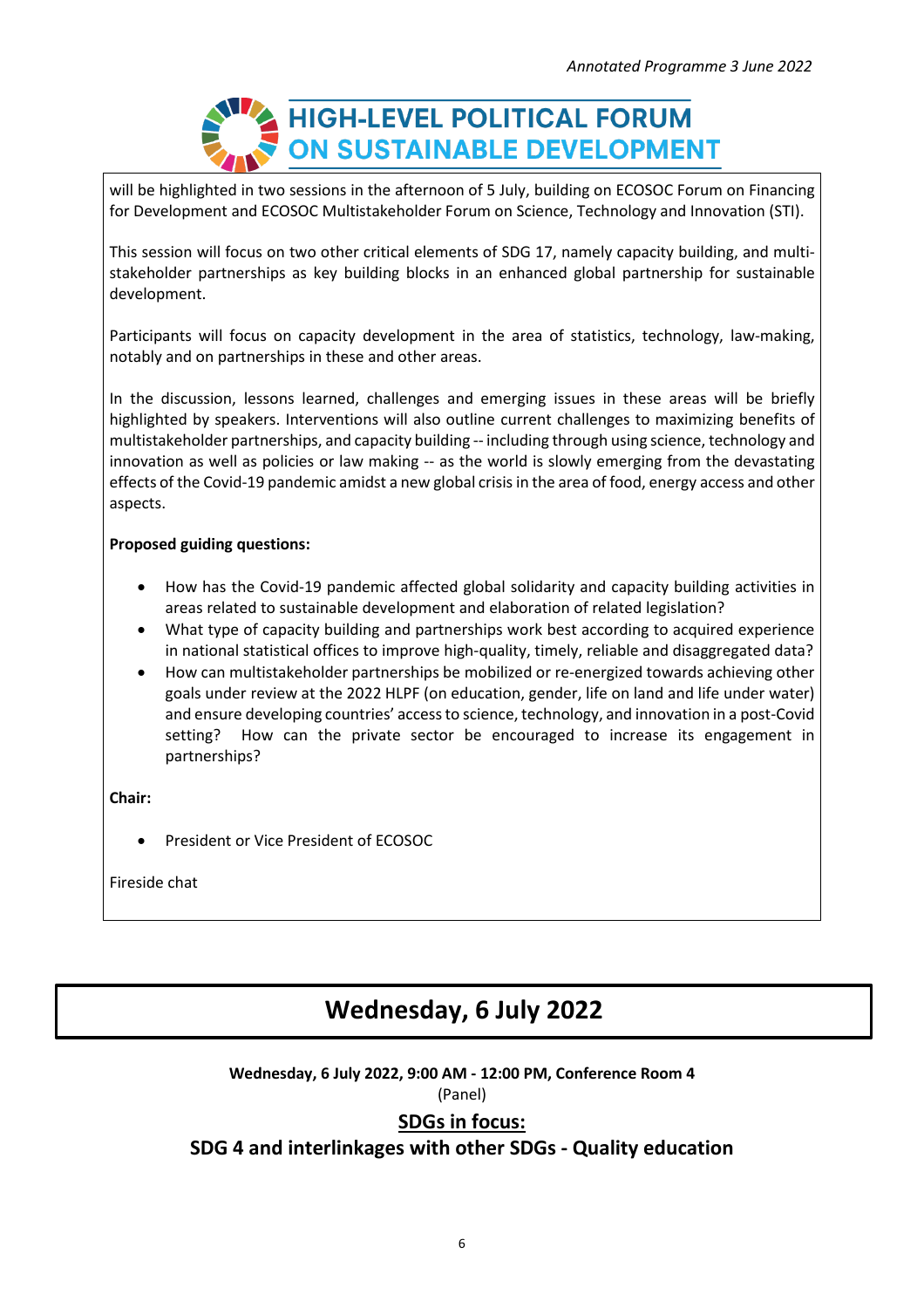# HIGH-LEVEL POLITICAL FORUM ON SUSTAINABLE DEVELOPMENT

How has COVID-19 impacted education and what are the lessons learned? What kind of responses can support access to quality education and life-long learning for everyone? What are key issues for the Sept. 2022 Transforming Education Summit?

Access to quality education and lifelong learning is a means for escaping poverty and an enabler of progress across the 2030 Agenda. Empowered learners can lead the way in tackling the critical challenges of our time including the triple planetary crisis of climate change, biodiversity loss and pollution; social unravelling due to mistrust, hate and violence; and pressures against multilateralism and global citizenship. When SDG 4 was reviewed in 2019, the world was off track to meet the education commitments by 2030. It was facing a learning crisis due to shortcomings in education quality, equity and inclusiveness particularly for girls, the poor and conflict-affected populations. Then COVID-19 further disrupted learning and exacerbated educational inequalities across the world. Temporary closure of schools impacted more than 91 per cent of students worldwide with 1.6 billion children out ofschool including nearly 369 million children who rely on school meals for daily nutrition.

This session at the HLPF will explore lessons learned during the COVID-19 crisis and how responses can be directed toward the provision of quality education and lifelong learning for everyone. It will consider how innovations in learning that emerged during the crisis, including through digital technologies, can boost access and quality rather than exacerbate inequalities. This session will consider the co-benefits SDG 4 can have with other Goals and contribute an interlinked perspective to the Summit for Transforming Education.

### **Proposed guiding questions:**

- What are the major impacts of COVID-19 on education and lifelong learning that risk pushing back progress towards SDG 4 and other SDGs?
- How can recovery from the pandemic be used to accelerate progress in education in ways that contribute to all three pillars of sustainability – economic, social and environmental? Are there strong examples of how education and training systems are supporting just transitionsto green economies?
- What innovations have emerged during the pandemic that hold promise for inclusive education, including those that address challenges for girls, and how can they be scaled up?
- How should the education sector be transformed to better contribute to building aware and engaged global citizens who can be change-makers? How can education contribute to building trust in science and in institutions?
- What opportunities does the Transforming Education Summit offer for overcoming barriers to accessing quality education and life-long learning for everyone? What are some policy changes that can happen now, what actions could be taken over the next year, and what are some longer-term commitments that need to be started now?

**Chair:**

• President or Vice President of ECOSOC

Interactive panel discussion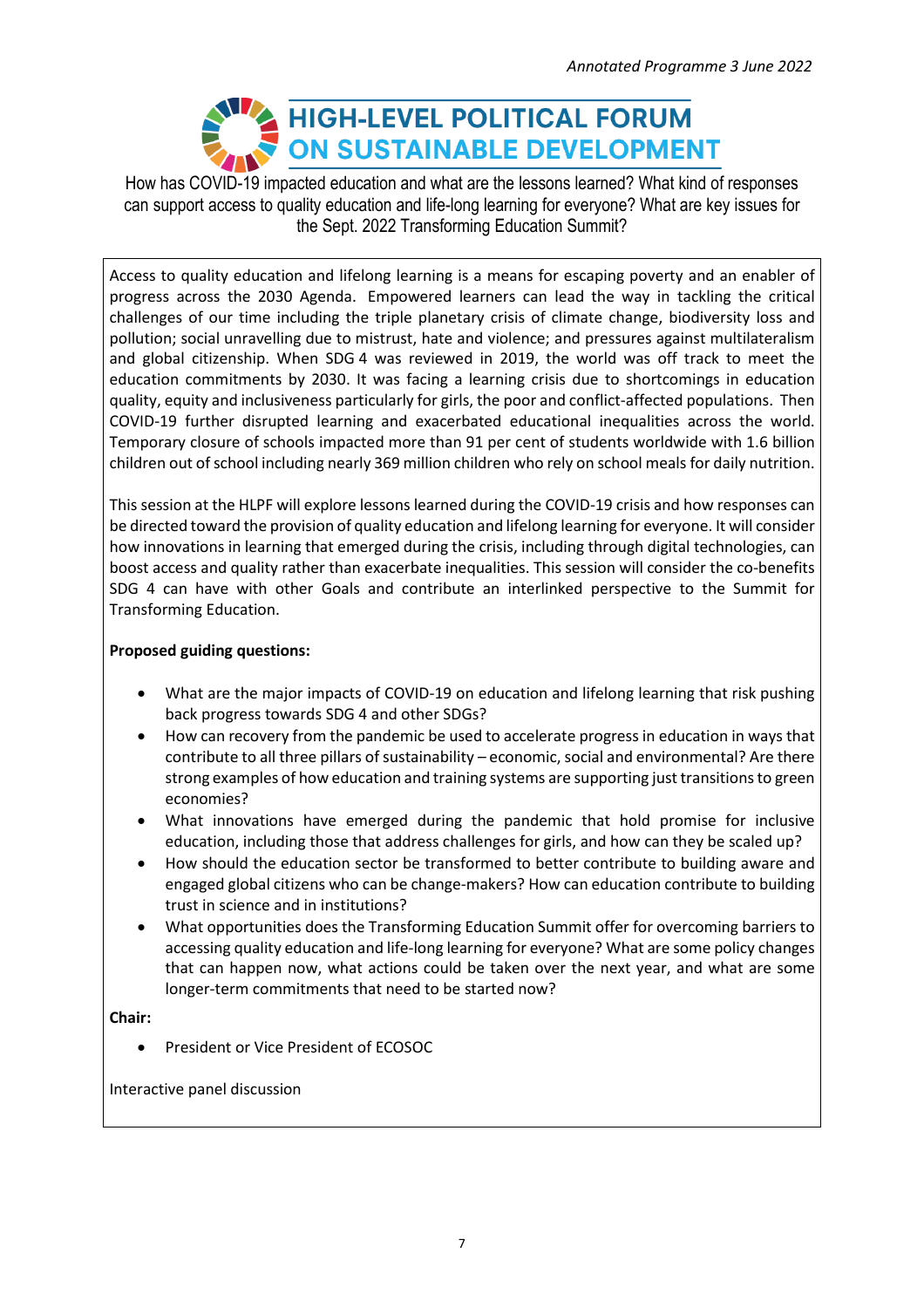

**Wednesday, 6 July 2022, 12:00 PM -1:00 PM, Conference Room 4**

(Panel)

## **Acting at local level**

How can we bolster local action to achieve the SDGs and respond to COVID-19? What can we learn from the increasing number of Voluntary National Reviews and inform Voluntary National Reviews?

Local action is required in order to build back better from the coronavirus disease (COVID-19) while advancing the full implementation of the 2030 Agenda for Sustainable Development. Indeed, it is estimated that at least 100 of the 169 SDG targets will not be reached without proper engagement and co-ordination with local and regional governments. This has been recognized by Member States, which have emphasized the critical role of local and regional governments in SDG implementation and committed to empowering and supporting cities, local authorities and communities in pursuing the 2030 Agenda (2).

As part of their efforts to localize the 2030 Agenda, local and regional governments are increasingly engaging in reviews of their SDG implementation, also called Voluntary Local Reviews (VLRs). VLRs can be a powerful accelerator of SDG implementation. They have the potential to contribute to the collection and analysis of timely, accurate and disaggregated data at the local level; to bring all stakeholders, including those in vulnerable situations, closer to decision-making processes that impact their lives and livelihoods, including access to quality public goods and services. They can also strengthen multilevel governance, foster local planning and inform the elaboration of Voluntary National Reviews. VLRs also promote the adoption of local and regional approaches for the design and implementation of policies that reflect local, regional, national and international contexts and respond, as appropriate, to the specific needs of local communities and geographical areas and institutional settings. VLRs represent a unique tool to foster the link between the SDGs and COVID-19 recovery efforts while providing evidence for the design of COVID-19 recovery plans and priority interventions both at local and national levels. The practice of carrying out VLRs is being taken up not only by capital and large cities but also smaller cities, provinces, and districts, including in rural areas. Member States are also increasingly benefitting from VLRs in their national level reviews. In 2021, they contributed to the preparations of the VNRs of countries including Cabo Verde, Germany, Sweden, Norway, Denmark, Malaysia, Mexico, Indonesia, Japan, Thailand, and Zimbabwe.

The Ministerial declaration of the 2021 high-level political forum on sustainable development noted that the VLRs are a useful tool to show progress and foster exchange in local implementation of the 2030 Agenda and the SDGs. In his recent Report on Our Common Agenda, the Secretary-General further stated that: "The role of parliaments, cities and other subnational authorities is particularly being recognized in inclusive approaches, with, for example, Voluntary Local Reviews of Sustainable Development Goal implementation providing a model on which to build. Cities, local authorities and specifically VLRs are key actors and processes to advance sustainable development and inclusive multilateralism"3. The present session will explore the important and growing role of VLRs in SDG localization and provide an opportunity for the sharing of key lessons from processes to date.

<sup>2</sup> A/RES/74/4, para. 27 (e).

<sup>3</sup> UN Secretary General Report on Our Common Agend[a https://www.un.org/en/content/common-agenda-report/](https://www.un.org/en/content/common-agenda-report/)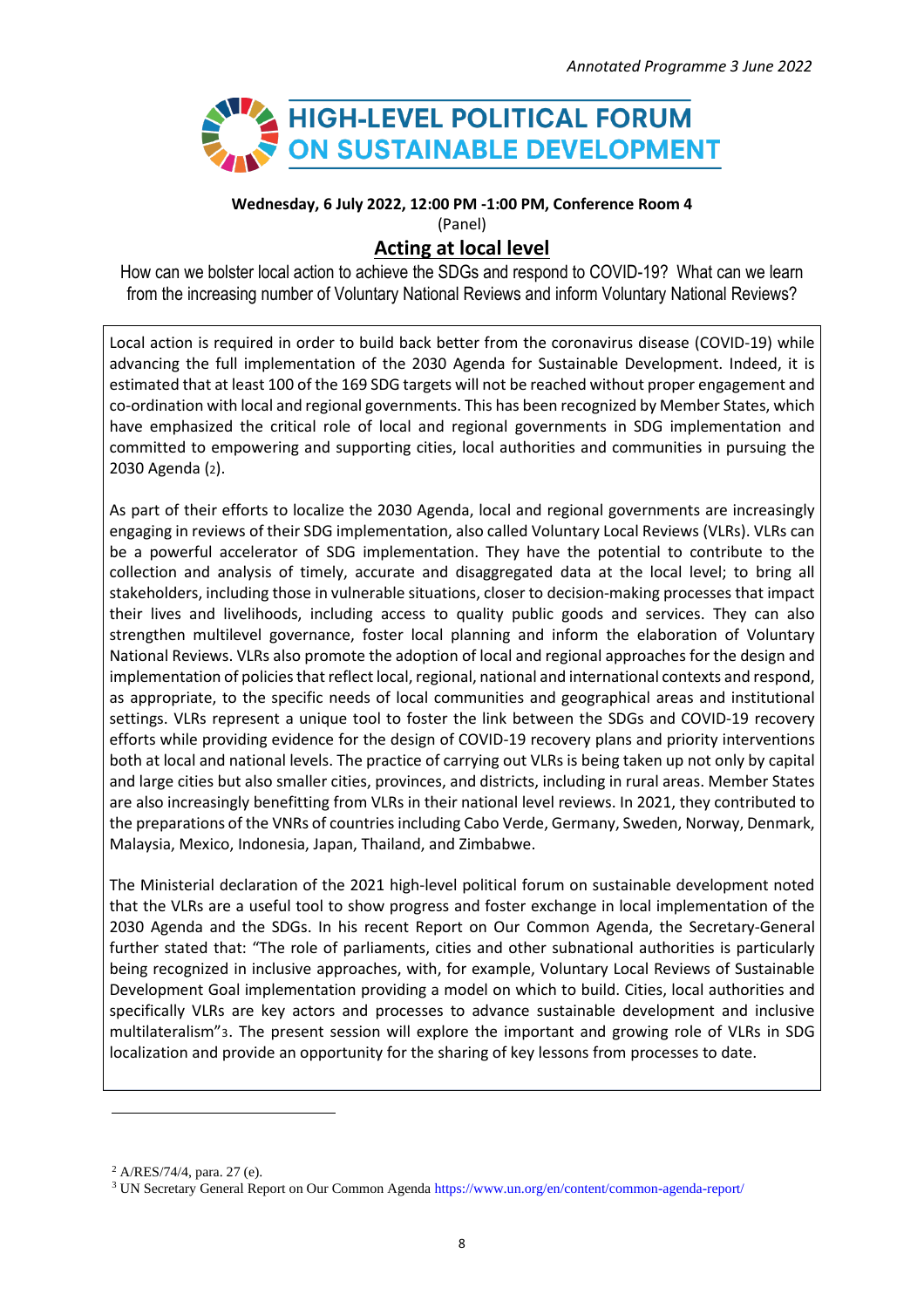

#### **Proposed guiding questions:**

- What are some of the main challenges and bottlenecks for effective implementation of the SDGs at local level? What type of capacity building and support is required to ensure that cities, local authorities and communities are empowered and equipped to implement the SDGs?
- What innovative approaches have been taken to raise awareness on and demystify the SDGs at local level?
- How can the VLRs bolster local action to achieve the SDGs and respond to COVID19?
- What can we learn from the increasing number of VLRs being carried out?
- What positive examples exist in terms of VLR processes fostering participatory approaches to SDG implementation and to leaving no one behind or gathering data relevant to the SDGs at local level?
- How do Voluntary Local Reviews and Voluntary National Review inform and strengthen each other?
- What positive examples exist of dialogue between the national and local levels in terms of SDG implementation?

**Chair:**

• President or Vice President of ECOSOC

Interactive panel discussion

### **Wednesday, 6 July 2022, 3:00 PM - 5:00 PM, Conference Room 4** (Panel)

## **African countries, Least Developed Countries and Landlocked Developing Countries**

### **Ensuring equal access to vaccines and resources in the poorest countries**

How far have we progressed in ensuring equitable access to vaccines and to enable LDCs, LLDCs and African countries to sustainably recover from the pandemic? How can we address these countries' needs for financial resources and other support? What new measures are needed to implement the Doha Programme of Action for the LDCs?

As reducing global inequalities remains a prerequisite to build back a better world post-COVID-19, development partners and the United Nations must boost cooperation with African countries, Least Developed Countries and Landlocked Developing Countries to ensure access to the resources these countries need for COVID-19 response and recovery plans. This includes ensuring equal access to vaccines, for all countries and populations. It also calls for increased targeted support to the implementation of national strategies to achieve the SDGs and mobilization of adequate financial resources.

This session will address a number of priority areas defined by these countries as essential to ensure economic recovery from the COVID-19 pandemic. Those include food security, access to the vaccine,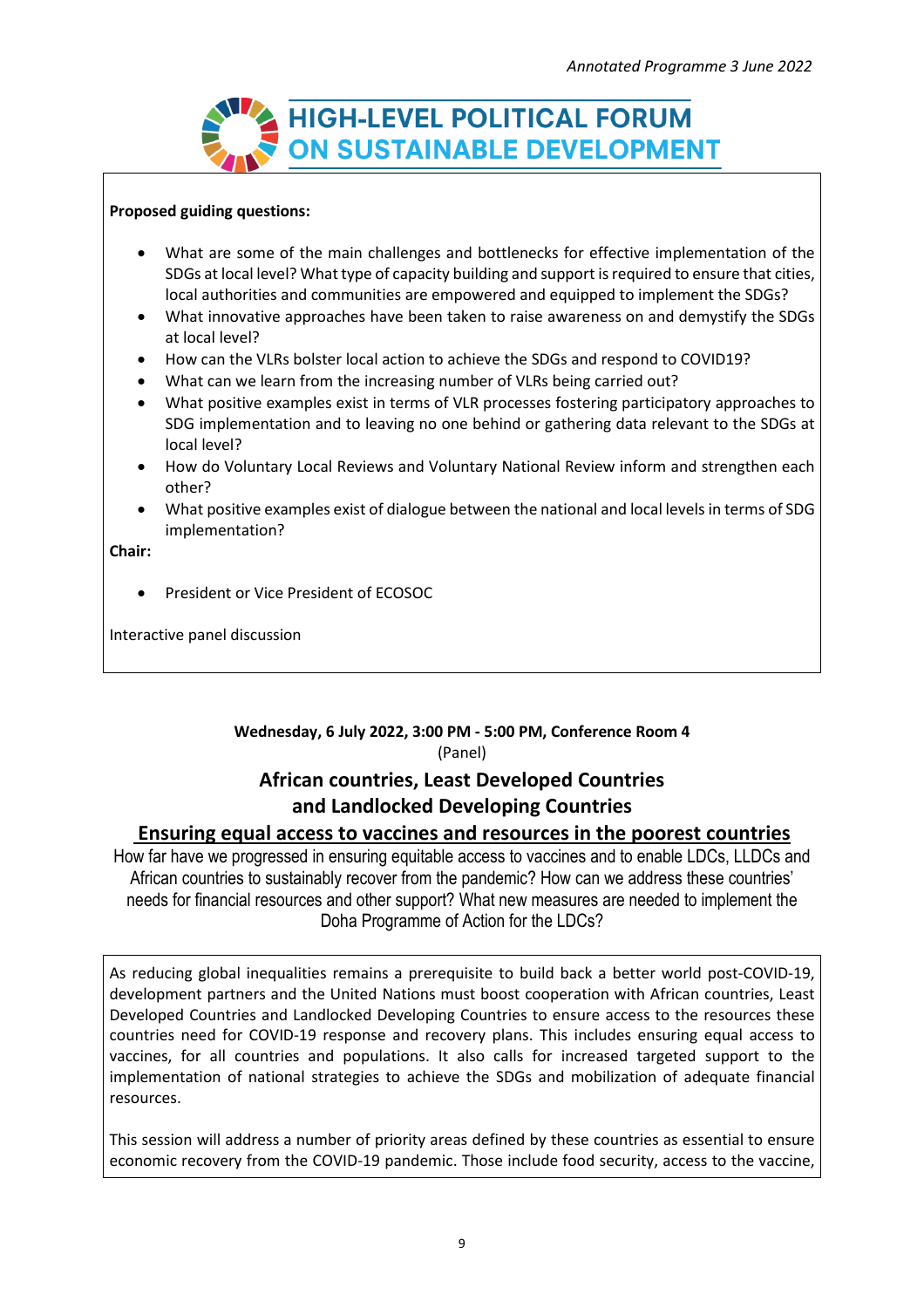

effective fiscal and debt management, financing for development, capacity building, trade, access to digital technologies, investment in green economy initiatives, sustainable industry and infrastructure, and the mobilization of domestic resources for climate resilience and sustainable food systems. In doing so, measures that prioritize the needs of women and those of other disadvantaged social groups will be considered to ensure concrete benefits to the population, while leaving no one behind.

The session will discuss solutions for addressing those priorities and reducing inequalities in all dimensions, within and between countries; investing in sound institutions to ensure the resilience of financial frameworks to future shocks; integrating national planning processes with national and external financing strategies, including through integrated national financing frameworks; as well as domestication of the SDGs and their alignment with national development plans. It will also reflect on the Doha Programme of Action adopted in March 2022, and how best to support its implementation as an integral part of the recovery from COVID-19 and the achievement of the 2030 Agenda.

### **Proposed guiding questions:**

- How far have we progressed in ensuring equitable accessto vaccines and to enable LDCs, LLDCs and African countries to sustainably recover from the pandemic?
- What is the economic impact of limited access to vaccines in LDCs, LLDCs and African countries?
- How can the international community best respond to these countries' needs for financial resources and other support, and what are the changes needed in the international financial and economic systems to that end?
- What are the most appropriate national policy frameworks to reverse the negative impact of the pandemic on the SDGs and engage these countries in a sustainable and resilient development process guided by the 2030 Agenda?
- What new measures are needed to implement the Doha Programme of Action for the LDCs?

**Chair:**

• President of Vice President of ECOSOC

Interactive panel discussion

## **Thursday, 7 July 2022**

### **Thursday, 8 July 2022, 9:00 AM - 12:00 PM, Conference Room 4**

(Panel)

## **SDGs in focus:**

## **SDG 5 and interlinkages with other SDGs - Gender equality**

What are the most promising strategies and actions today for overcoming gender inequality and discrimination? How can the empowerment of women and girls accelerate SDG progress and recovery from COVID-19?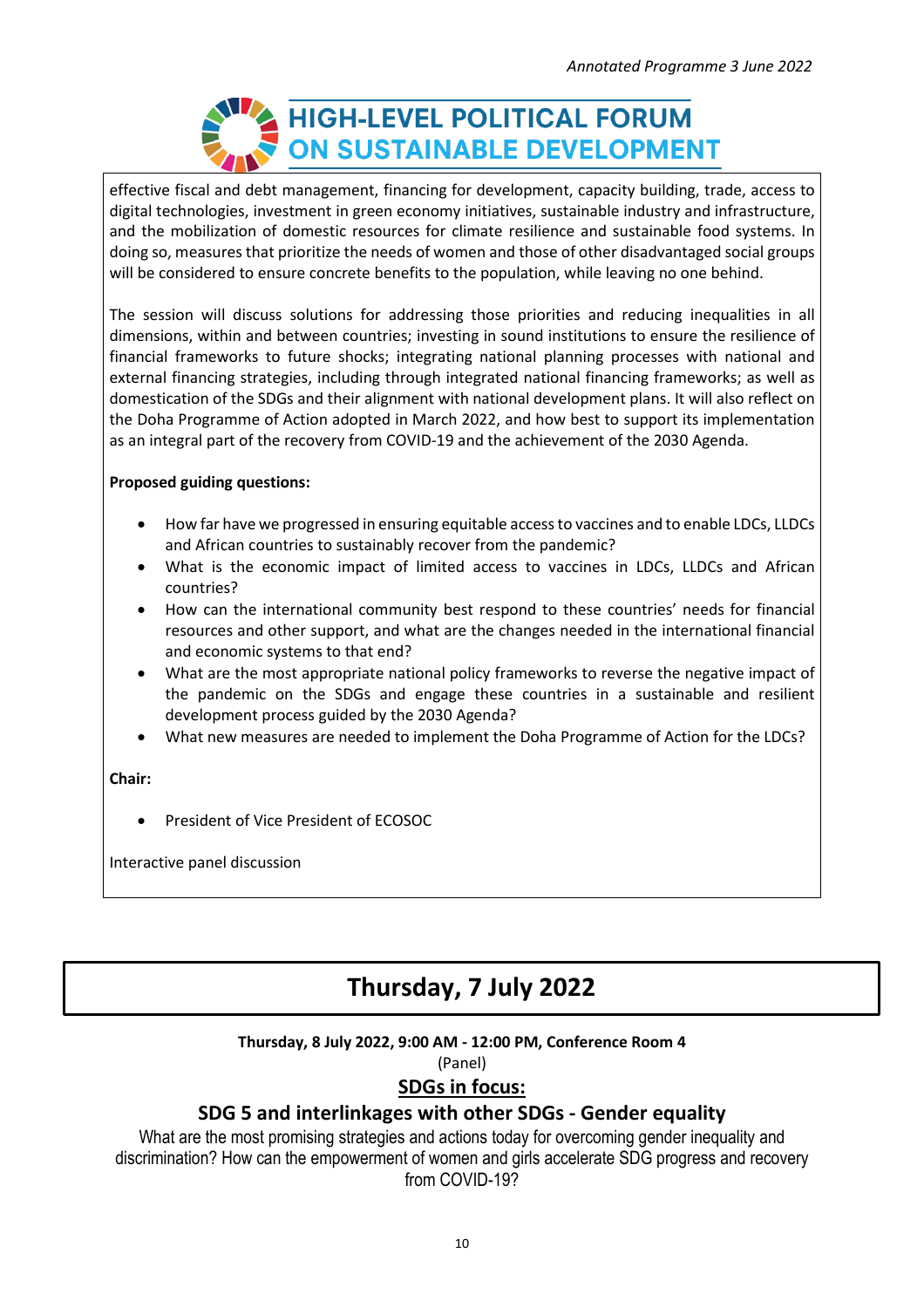

The last time SDG 5 – achieve gender equality and empower all women and girls – was reviewed at the High-level Political Forum in 2017, there was evidence of some progress being made to advance gender equality, including legal reforms, more girls in school, and fewer child marriages. The percentage of women serving in parliament had increased. Nevertheless, the pace of change was not fast enough and discriminatory laws, social norms, gender stereotypes and violence against women remained pervasive, and women continued to be underrepresented at all levels of decision-making processes and political leadership.

The socio-economic impacts of COVID-19 have added to this, disproportionately affecting women and girls, and threatening to push back recent progress and further entrench persistent gender inequalities. Disproportionate job and livelihoods losses, derailed education, increased burdens of unpaid care work, and increased rates of gender-based violence are among the struggles women and girls have faced with greater intensity since the onset of the pandemic. 4 During the pandemic women have been more exposed making up 70 per cent of health care workers, andmore likely to leave the labour market altogether. Negative impacts are compounded for women and girls who are marginalized based on multiple and intersecting forms of discrimination based on race, ethnicity, age, income, geography, disability, or other characteristics. Women migrants, refugees, and asylum seekers, as well as forcibly displaced women living in humanitarian crises, are also at heightened risk.

Gender equality has critical interlinkages with all 17 SDGs. The 2030 Agenda for Sustainable Development cannot be fully achieved unless gender inequality is addressed. As countries respond to and recover from COVID-19, this requires addressing the root causes of gender discrimination through promotion of gender-responsive laws, policies, institutions, programming, and budgeting across sectors. As it stands, only about 40 percent of national-level policy measures are designed to respond to gender-specific risks and challenges. This session will focus on concrete policies and actions that can ensure an equitable recovery from COVID-19 that accounts for the needs of women are girls at all levels of decision-making. It will also consider actions to advance gender equality and empower women and girls in the context of advancing progress across the 2020 Agenda.

### **Proposed guiding questions:**

- What is the current status of progress and trends on the SDG 5 indicators and gender equality more broadly?
- How has the COVID-19 pandemic impacted progress on SDG 5, particularly considering women and girls facing multiple and intersecting forms of discrimination?
- How can we redirect more financing towards advancing the implementation of SDG 5, including through gender-responsive budgeting, access to economic opportunities, and international trade? How can gender data help inform this transition?
- In building a gender-equitable recovery from COVID-19, what are some key barriers, opportunities and promising practices in the areas of social protection, health systems,

[<sup>4</sup>https://www.unwomen.org/sites/default/files/Headquarters/Attachments/Sections/Library/Publications/2020/Gender](https://www.unwomen.org/sites/default/files/Headquarters/Attachments/Sections/Library/Publications/2020/Gender-equality-in-the-wake-of-COVID-19-en.pdf)[equality-in-the-wake-of-COVID-19-en.pdf;](https://www.unwomen.org/sites/default/files/Headquarters/Attachments/Sections/Library/Publications/2020/Gender-equality-in-the-wake-of-COVID-19-en.pdf) see also [https://data.unwomen.org/publications/whose-time-care-unpaid-care](https://data.unwomen.org/publications/whose-time-care-unpaid-care-and-domestic-work-during-covid-19)[and-domestic-work-during-covid-19](https://data.unwomen.org/publications/whose-time-care-unpaid-care-and-domestic-work-during-covid-19)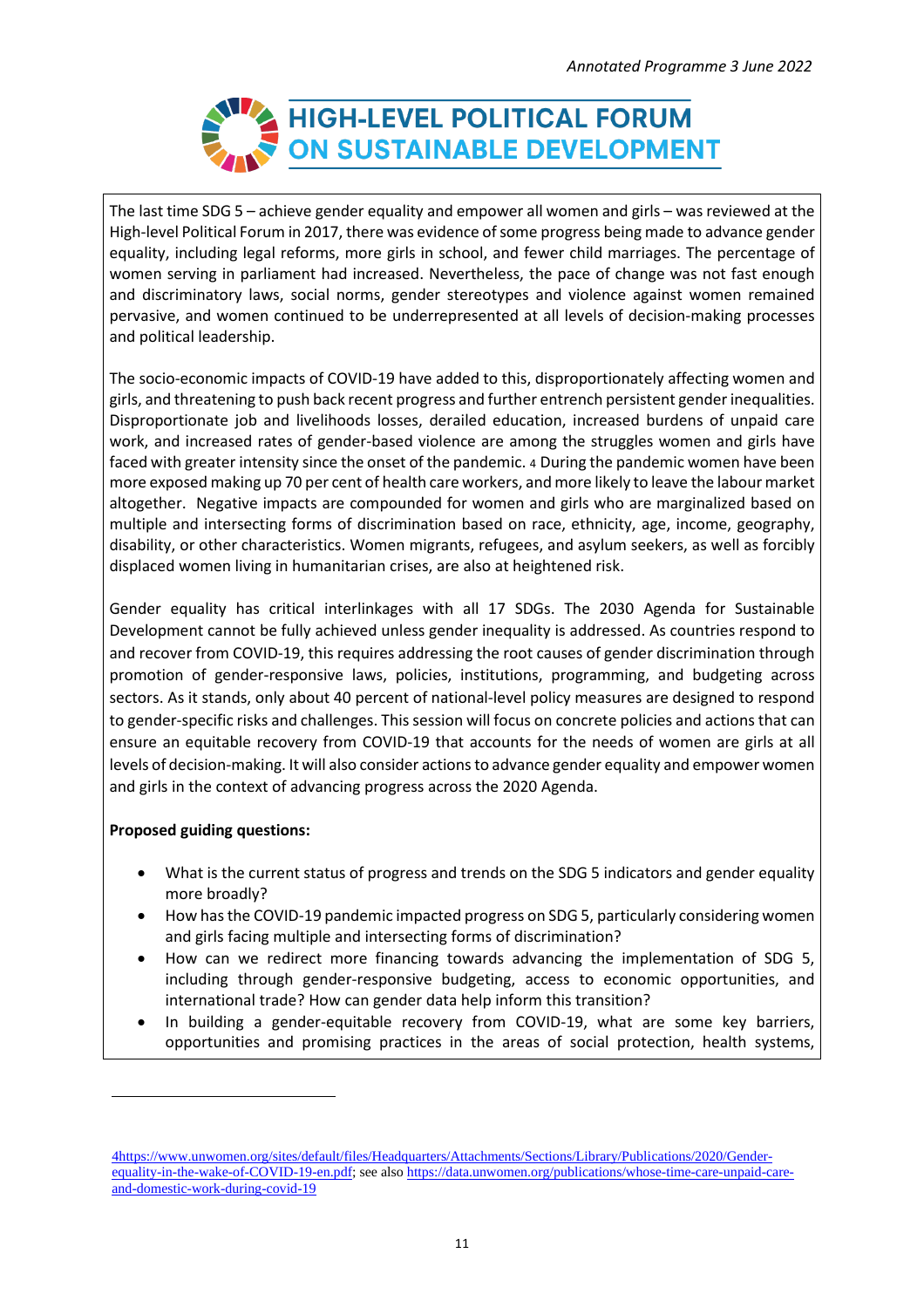

economic opportunities, particularly as pertains to employment opportunities and the care burden?

• Considering the interlinkages between SDG 5 and other SDGs, what are the main barriers and opportunities to advance gender equality in the areas of climate resilience, natural resources, technology and infrastructure?

**Chair:**

• President of Vice President of ECOSOC

Interactive panel discussion

### **Thursday, 7 July 2022, 12:00 PM-1:00 PM, Conference Room 4** (Fireside Chat)

### **Working towards the 2023 SDG Summit**

Launching preparations for the mid-term review of the SDGs and the September 2023 SDG Summit

The second "SDG Summit" - the High-level Political Forum on Sustainable Development under the auspices of the General Assembly will be convened in September 2023 during the General Assembly high-level week in New York<sup>5</sup>. The Summit will mark the mid-point review of the implementation of the 2030 Agenda and the Sustainable Development Goals.

The world is trying to embark on a sustainable, inclusive and resilient recovery from the COVID-19 pandemic that advances the SDGs, amidst the impacts of the current geo-political situations. At the Summit, the Heads of State and Government will comprehensively review progress in the implementation of the 2030 Agenda and the SDGs, and provide political guidance for the way forward for accelerating the full implementation of the SDGs in the remaining years towards 2030.

This session will launch the preparations for the mid-term review of the SDGs and the September 2023 SDG Summit. Speakers will discuss the focus and expected outcomes from the Summit, the comprehensive preparations for the Summit and the mid-term review of the implementation of the SDGs at the national, regional and global levels, and ways to strengthen coordination and synergies with relevant intergovernmental processes.

### **Proposed guiding questions:**

• What would be the main focus and expected outcomes of the 2023 SDG Summit, for supporting the kind of recovery from COVID-19, climate and other crises in a way that advances the implementation of the 2030 Agenda?

<sup>5</sup> GA resolutions *67/290, 70/299, 75/290B*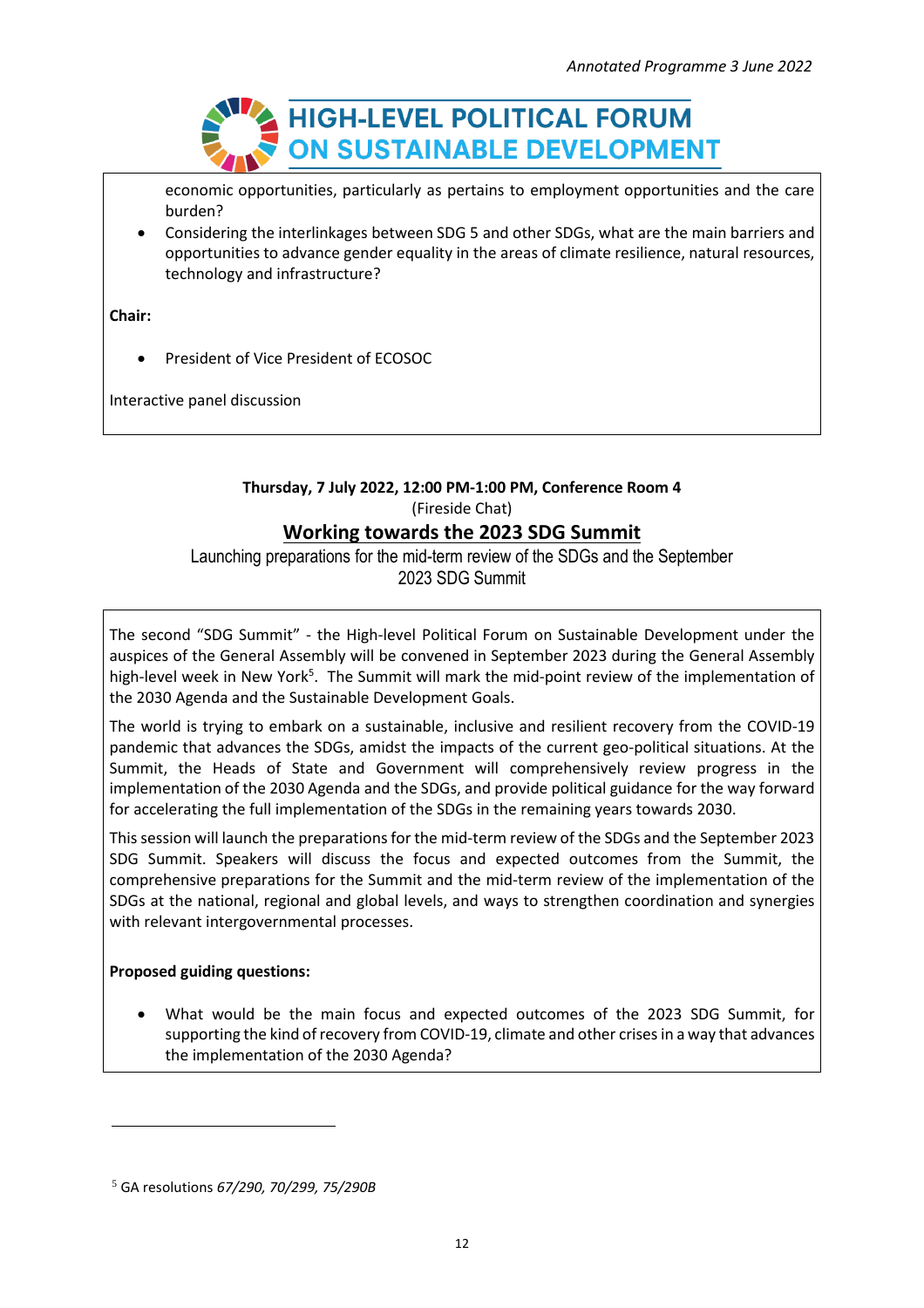

- How can we best prepare the Summit at the national, regional and global levels? How to better use the findings from the 2023 Global Sustainable Development Report?
- What kind of achievements can countries, international institutions and other stakeholders deliver by the time of the Summit? Which countries, network or organization can advocate for the delivery of new policies or initiatives and for new ambitious commitments to be made at the Summit?
- How to make the Summit unique and how to bring the voices from people including the most vulnerable groups such as women, youth and children, and grass roots community representatives to the meeting and its outcomes?
- How to better coordinate the SDG Summit with other relevant processes, including Our Common Agenda, the Transforming Education Summit, the Summit of the Future, the midterm review of the Sendai Framework, and the High-level Dialogue on Financing for Development?

**Chair:**

• President or Vice President of ECOSOC

Fireside chat

### **Thursday, 7 July 2022, 3:00 PM - 6:00 PM, Conference Room 4** (Panel)

## **SDGs in focus:**

### **SDG 14 and interlinkages with other SDGs – Life below water**

Building on the Ocean Conference, what actions and partnerships can build synergies among COVID-19 recovery, economic development and ocean health? How best can we use the momentum from the Ocean Conference to strengthen the science - policy interface to support sustainable ocean management?

The 2017 HLPF – when SDG 14 was last reviewed – highlighted the multiple impacts of human pressures, including climate change, ocean acidification, overfishing and marine pollution, on coastal and marine ecosystems. These pressures were seen as compromising the gains made in the sustainable management of ecosystems and in conservation efforts, including the effectiveness of marine protected areas. While positive gains for oceans and communities had been achieved locally, global trends in rising pressures largely overshadowed those gains. Additionally, the COVID-19 pandemic in many ways has added to the pressures including through the surge of biomedical plastic waste [e.g., masks] and disposable single-use plastics utilized to minimize exposure to the virus.

Against this background and building on the outcomes of the Ocean Conference in Lisbon, the discussions at the HLPF SDG 14 session will aim to reinvigorate commitment and action towards achieving SDG 14, and to set the foundation for collaborative framework that is innovative and well supported financially and otherwise.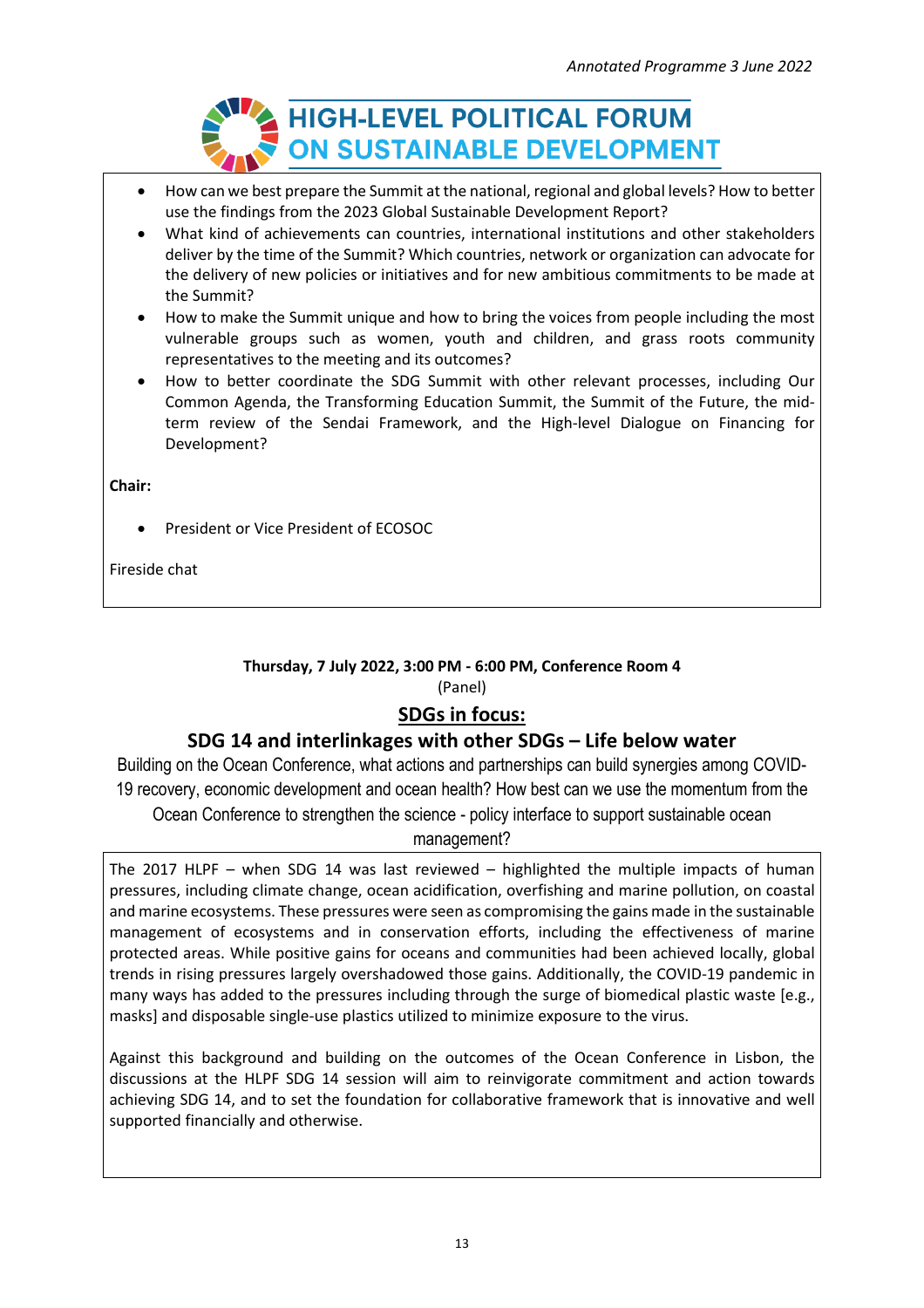

### **Proposed guiding questions:**

- What has changed since the SDG was last reviewed in 2017 including in relation to the COVID-19 pandemic?
- What are the next steps regarding SDG 14 targets that have now expired?
- How can we best utilize the momentum from the Ocean Conference to strengthen the science - policy interface to support sustainable ocean management?
- Building on the UN Ocean Conference, what are the interlinkages with other SDGs and opportunities to leverage synergies and minimize trade-offs?
- What are the key actions, partnerships, and financing frameworks for enhancing COVID-19 recovery, sustainable economic development and ocean health?
- How can ocean action better support gender equality?

#### **Chair:**

• President or Vice President of Economic and Social Council

Interactive panel discussion

# **Monday, 11 July 2022**

### **Monday, 11 July 2022, 9:00 AM-9:10 AM, Conference Room 4 Introduction of report on Sustainable Consumption and Production Patterns**

Sustainable Development Goal 12 established that sustainable consumption and production is key to realize all SDGs. The General Assembly affirms in its resolution 70/201 that due consideration should continue to be given to sustainable consumption and production at the meetings of the high-level political forum on sustainable development, held under the auspices of the Economic and Social Council.

**Chair:**

• President or Vice President of ECOSOC

### **Presentation:**

• **Mr. Irfan Tariq**, 10YFP / One Planet Network Chair, Director General, Environment and Climate Change, Ministry of Climate Change of Pakistan, on Progressreport on the 10-Year Framework of Programmes on Sustainable Consumption and Production Patterns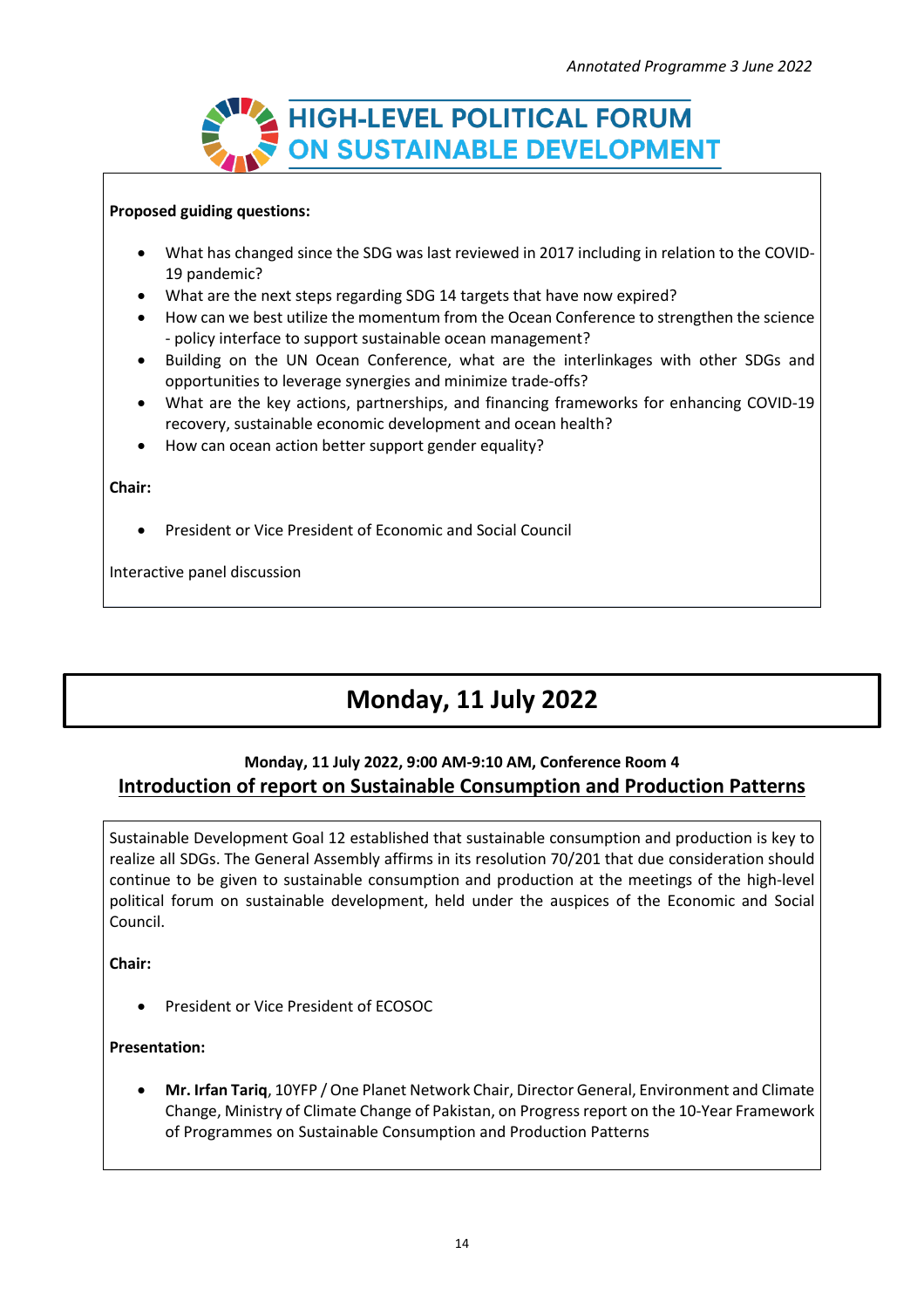

**Monday, 11 July 2022, 9:10 AM-12:00 PM, Conference Room 4**

(Panel)

### **SDGs in focus:**

## **SDG 15 and interlinkages with other SDGs – Life on land**

What concrete measures can help reshape the human-nature relationship and set development on a more sustainable path? How can we build momentum for action around the post-2020 global biodiversity framework?

Nature and nature's contributions to people are essential for human existence and good quality of life, and none of the global goals for the protection of life on Earth and for halting the degradation of land and oceans have been fully met. Many are trending in the wrong direction. To build back better following the global COVID-19 pandemic, progress under SDG 15 needs to shift from incremental to transformative change, with multi-sector, multi-stakeholder collaboration.

### **Proposed guiding questions:**

- What concrete measures can help reshape the human-nature relationship and set development on a more sustainable path?
- What are the main governance, regulatory and market failures that need to be overcome in this decade, and which policy area and actions are necessary to activate a system-wide shift to better value for nature and toward including the multiple benefits of nature in decision making?
- What opportunities do the Post-2020 Global Biodiversity Framework, the land degradation neutrality target, the Global Forest Goals of the UN Strategic Plan for Forests, and the Paris Agreement implementation processes offer to promote more impactful, large-scale change for the protection and sustainable management of terrestrial ecosystems, biodiversity and land resources?
- Where are opportunities to ensure fair, effective, inclusive, and transparent participation of rights holders, civil society (especially women and Indigenous peoples), and other stakeholders in the SDG 15 process? Are there any examples from global or national initiatives that could be replicated?

**Chair:**

• President or Vice President of ECOSOC

Interactive panel discussion

## **Monday, 11 July 2022, 12:00 PM - 1:00 PM, Conference Room 4 Voluntary National Reviews**

As part of its follow-up and review architecture, the 2030 Agenda for Sustainable Development encourages Member States to "conduct regular and inclusive reviews of progress at the national and subnational levels, which are country led and country driven" (paragraph 79). These national reviews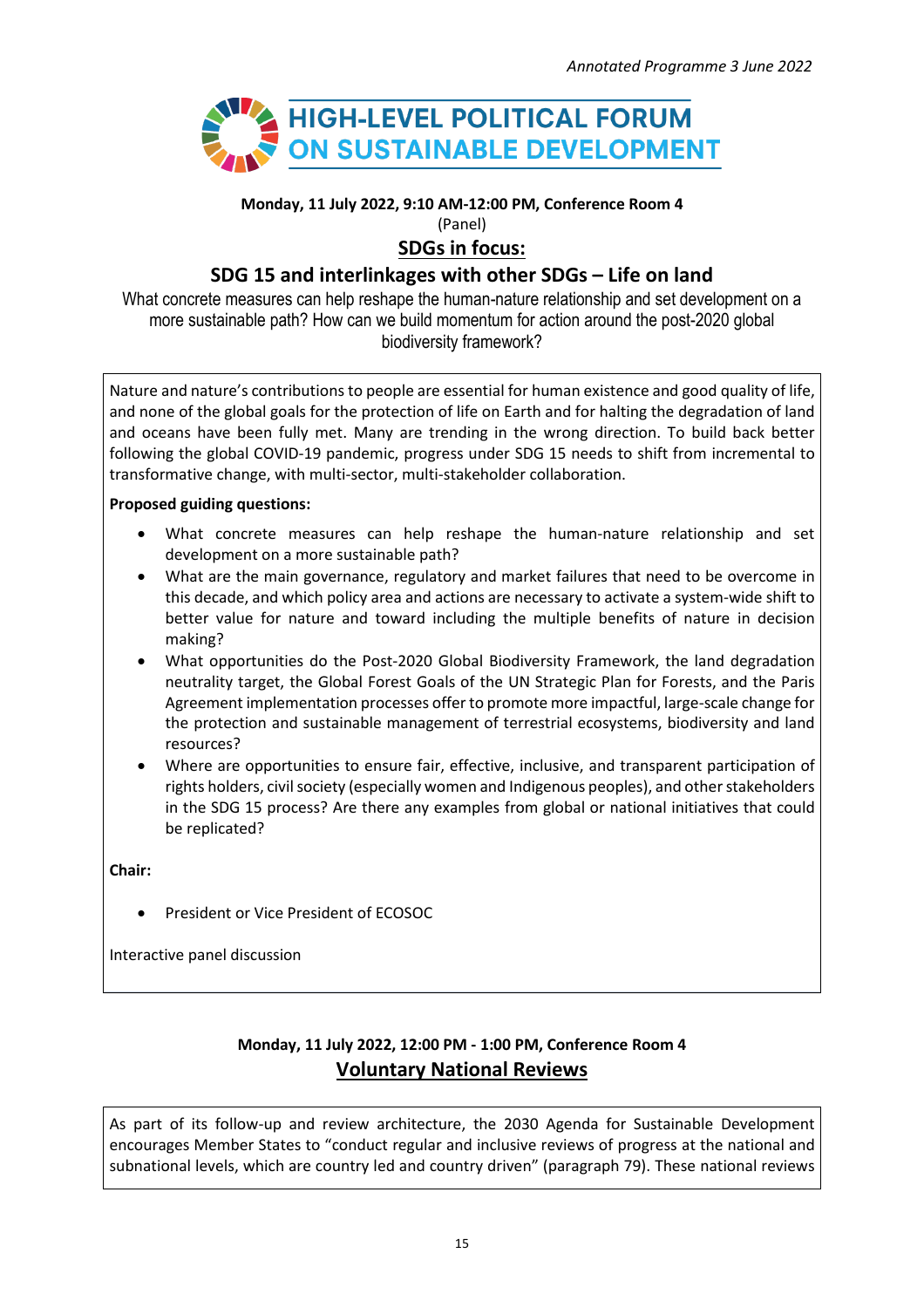

are expected to serve as a basis for the regular reviews by the HLPF, meeting under the auspices of ECOSOC.

As stipulated in paragraph 84 of the 2030 Agenda, regular reviews by the HLPF are to be voluntary, state-led, undertaken by both developed and developing countries, and involve multiple stakeholders. The voluntary national reviews (VNRs) aim to facilitate the sharing of experiences, including successes, challenges and lessons learned, with a view to accelerating the implementation of the 2030 Agenda. The VNRs also seek to strengthen policies and institutions of governments and to mobilize multistakeholder support and partnerships for the implementation of the SDGs.

45 countries will conduct VNRs at the 2022 HLPF. 12 countries will present for the 1st time, 28 for the 2nd time, 3 for the 3rd time, and 2 countries for the 4th time.

**Chair:** President or Vice President of ECOSOC

*2 VNRs*: **Tongo, Uruguay**

### **Monday, 11 July 2022, 3:00 PM - 5:00 PM, Conference Room 4** (Panel) **Small Island Developing States**

# **Building back better in vulnerable situations**

How can we build international consensus on the uptake and use of the Multi-Dimensional Vulnerability Index (MVI) to give SIDS access the support they need to build forward better in the aftermath of the COVID-19 pandemic?

The COVID-19 pandemic and its effects in SIDS illustrate how vulnerability to shocks combined with low resilience can have a severe and long-lasting detrimental effect on economic growth and sustainable development. It also reminds us that shocks have economic, social and environmental impacts, are often interconnected, and that structural factors lead to a high sensitivity and exposure to exogenous shocks. While it is the responsibility of national policies to mitigate the consequences of exogenous shocks, and so make the country more resilient, history has shown how economic growth and human development are threatened by exogenous shocks of various origins. This is why the fight against vulnerability must be at the heart of international policy aiming at supporting SIDS (and other vulnerable developing countries).

COVID-19 may have opened the way for a paradigm shift in development cooperation in SIDS, to make resilience building a more central concern. In this regard a Multidimensional Vulnerability Index (MVI) meeting certain specific criteria and supported by international consensus would be a powerful tool in directing international effort towards integrating vulnerability more centrally into global strategies of UN institutions, international financial institutions, and the work of international development partners.

### **Proposed guiding questions:**

• How do we build international consensus for the use of an MVI?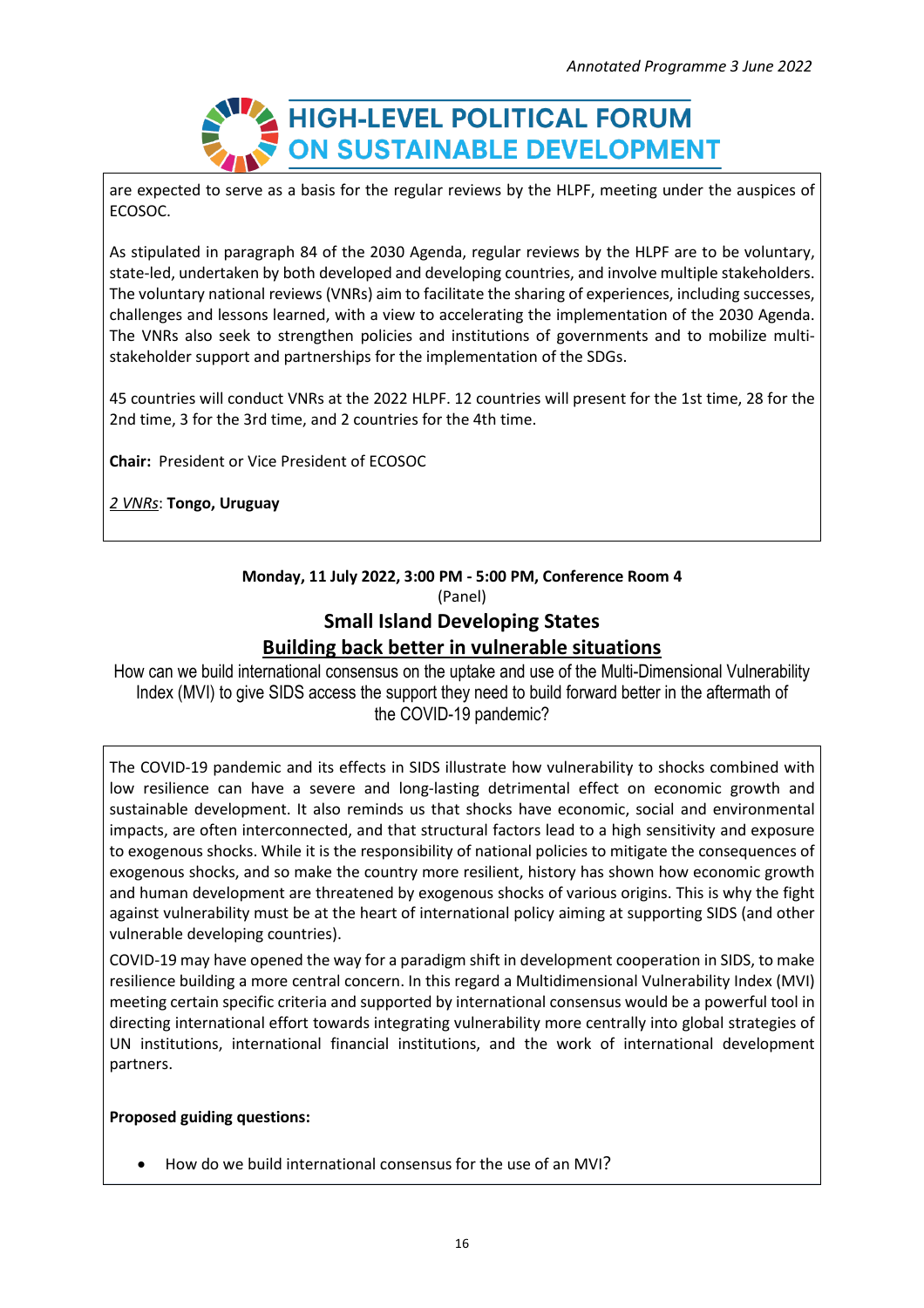

- How can official financing strategies and mechanisms used to support SIDS, better include vulnerabilities?
- What is needed for acceptance of an MVI by International Financial Institutions and International Development Partners? What should the MVI include?
- How can resilience building and the development of proactive and preventive strategies become more central in the international strategies pursued in development cooperation?

**Chair:**

• President or Vice President of ECOSOC

Interactive panel discussion

# **Tuesday, 12 July 2022**

### **Tuesday, 12 July 2022, 9:00 AM - 11:00 AM, Conference Room 4**

(Panel)

## **Vision of civil society:**

## **Leaving no one behind in recovering better**

How can we identify those left behind and how can we provide social protection and other measures to contribute to more equal societies and build resilience?

The role of the Major Groups and Other Stakeholders (MGoS) in the implementation, follow-up and review of the Sustainable Development Goas was established by the General Assembly in its resolution 67/290 and in paragraph 89 of the 2030 Agenda. The role of civil society in ensuring that no one is left behind cannot be underestimated. This session, organized by the Coordination Mechanism of the MGoS, will discuss pathways for moving forward in the post COVID-19 recovery and advancing the 2030 Agenda. It will address the urgent need for expansion of policy and fiscal space of developing countries through systemic reforms and financing policies that can ensure better alignment between social, ecological, economic and climate priorities.

### **Proposed guiding questions:**

- The large recovery gaps between countries urgently require the expansion of policy and fiscal space of developing countries. Which systemic reforms and financing policies can ensure better alignment between social, ecological, economic and climate priorities?
- How could governments effectively make more resources fiscal and human to quality and inclusive public services for education, health, and social protection?
- How could governments uphold the "Right to Development" as a fundamental framework for implementing the 2030 Agenda and tackling inequalities between and within countries, in order to leave no one behind based on human rights and gender perspectives?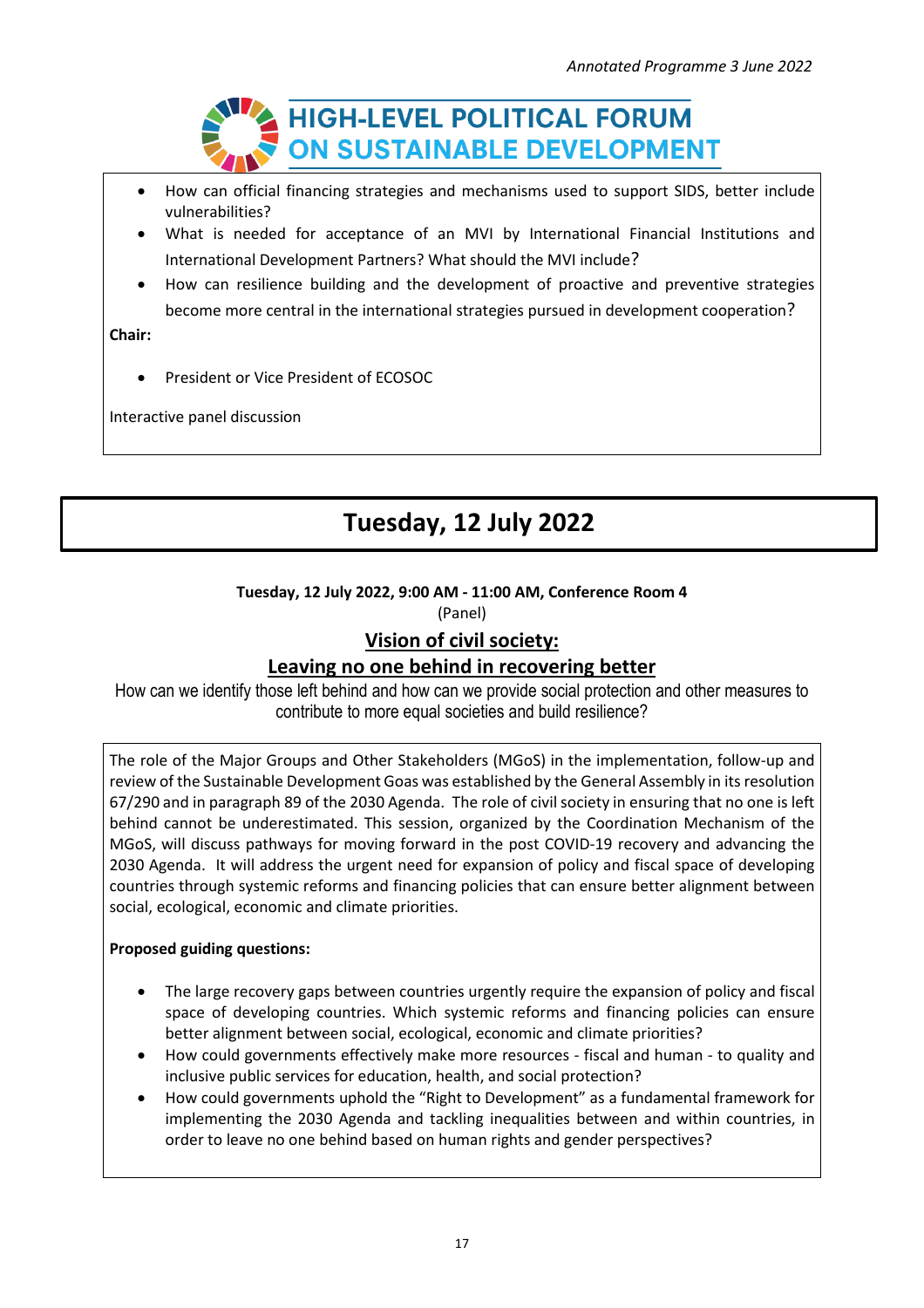

**Chair:**

• President or Vice President of ECOSOC

Interactive discussion

## **Tuesday, 12 July 2022, 11:00 AM - 1:05 PM, Conference Room 4 Voluntary National Reviews**

**Chair:** President or Vice President of ECOSOC

*5 VNRs:* **Argentina, Ghana, Latvia, Philippines, Switzerland**

## **Tuesday, 12 July 2022, 3:00 PM - 6:00 PM, Conference Room 4 Voluntary National Reviews**

**Chair**: President or Vice President of ECOSOC

*7 VNRs:* **Belarus, El Salvador, Eswatini, Gambia, Greece, Mali, United Arab Emirates**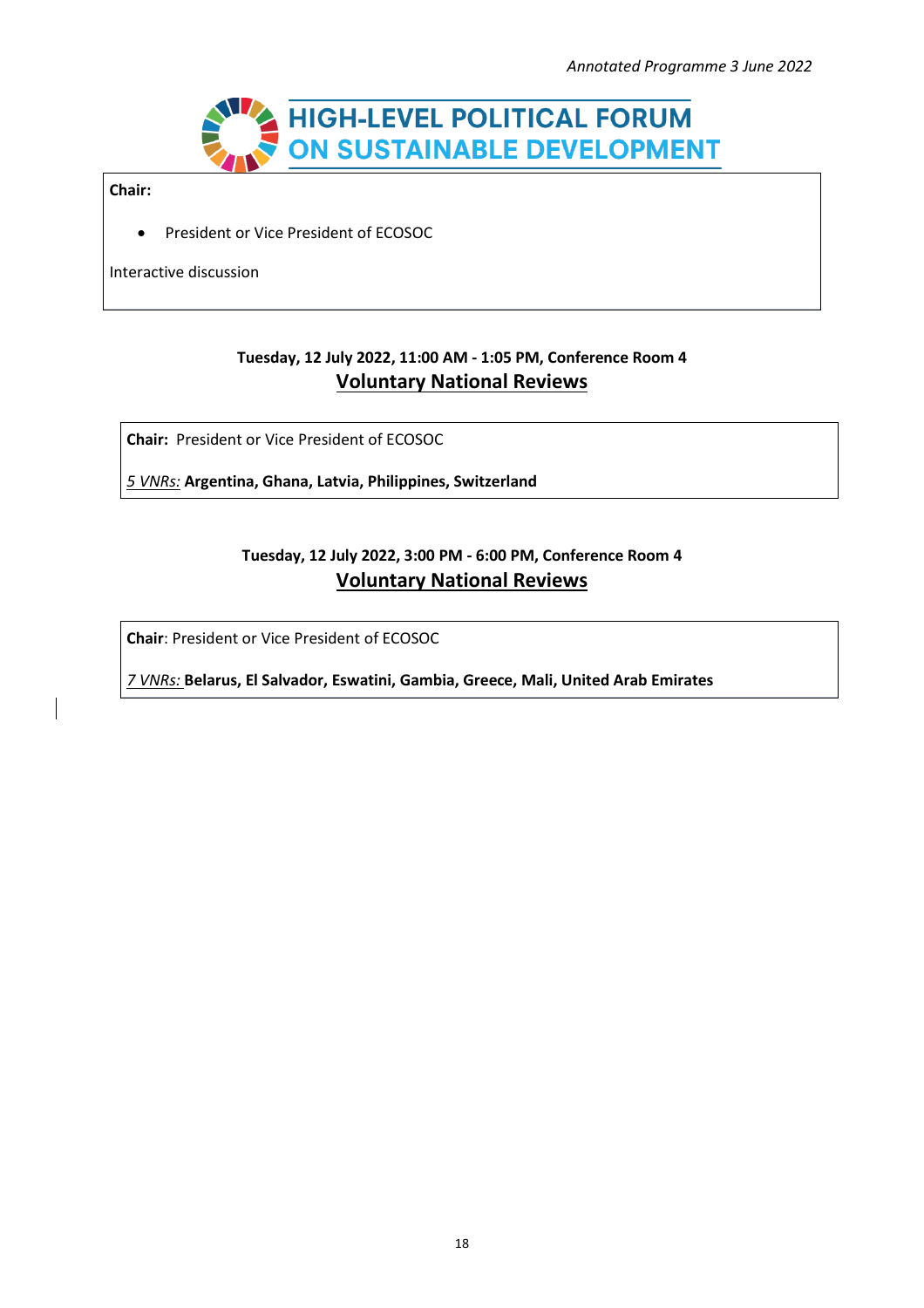

**● ECOSOC HIGH-LEVEL SEGMENT** 

**Ministerial Segment**

## *Theme: Building back better from the coronavirus disease (COVID-19) while advancing the full implementation of the 2030 Agenda for Sustainable Development*

# **Wednesday, 13 July 2022**

**Wednesday, 13 July 2022, 9:00 AM - 10:15 AM, General Assembly Hall (***Overflow room: Conference Room 4***)**

**Opening of the High-level Segment of ECOSOC / Ministerial Segment of HLPF**

### **Chair:**

• **H.E. Mr. Collen Vixen Kelapile**, President of Economic and Social Council

**Opening remarks:**

- **H.E. Mr. Collen Vixen Kelapile**, President of Economic and Social Council
- **Mr. António Guterres**, Secretary-General of the United Nations
- **H.E. Mr. Abdulla Shahid,** President of the General Assembly
- **H.E. Mr. Mokgweetsi Masisi**, President of the Republic of Botswana
- **H.E. Mr. Marcelo Rebelo de Sousa**, President of Portugal, Co-host of the UN Ocean Conference

**Keynote address**

**Youth representatives** (messages on behalf of youth)

## **Wednesday, 13 July 2022, 10:40 AM-1:00 PM, Conference Room 4 HLPF Voluntary National Reviews**

**Chair:** President or Vice President of ECOSOC

*4VNRs:* **Guinea-Bissau, Saint Kitts and Nevis, Sao Tome and Principe, Somalia**

### **Wednesday, 13 July 2022, 3:00 PM-6:00 PM, Conference Room 4**

,

**HLPF**

## **Voluntary National Reviews**

**Chair**: President or Vice President of ECOSOC

*5 VNRs:* **Djibouti, Dominica, Equatorial Guinea, Suriname, Tuvalu**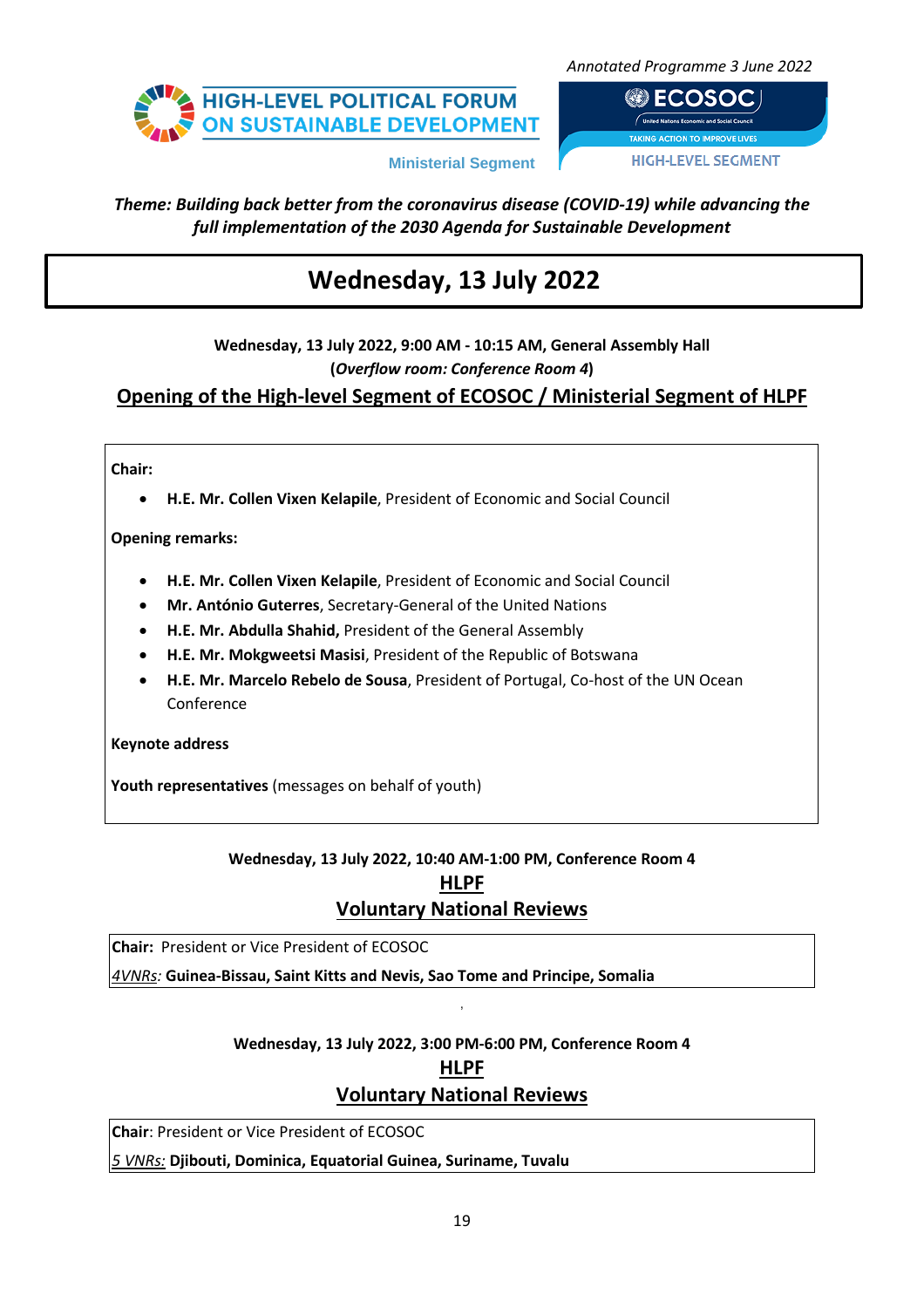

**@DECOSOCI HIGH-LEVEL SEGMENT** 

**Ministerial Segment**

## • General debate **National Voluntary Reviews 9:00-14:00 Thursday, 14 July 2022**

## **Thursday, 14 July 2022, 9:00 AM-10:30 AM, Conference Room 4 HLPF Messages from the regions**

This session will focus on regional action and leveraging regional frameworks to support countries on the road to recovery and rebuilding from the devastating impacts of the pandemic.

The 2030 Agenda stresses the importance of the regional and sub-regional dimensions in the followup and review of the Agenda. Since the creation of the HLPF, Regional Forums on Sustainable Development have been organized by the United Nations Regional Commissions to contribute to the forum's preparations and provide a regional perspective at the HPLF discussions. Their importance was recognized in the Political Declaration of the SDG Summit in September 2019 and in the 2021 General Assembly review of the HLPF.

The session will discuss the findings and recommendations from the Regional Forums on Sustainable Development. It will include interventions by the Ministerial Chairs of the Regional Forums, the Executive Secretaries of the Regional Commissions and representatives of regional organizations, followed by an interactive discussion with participants.

As we approach the halfway mark between the adoption and finish line of the 2030 Agenda for Sustainable Development, we must accelerate progress or reverse current trends to achieve its 2030 ambitions. While the recovery from the COVID-19 crisis is still under way, the impacts of the war in Ukraine threaten to further reverse development gains, leading to worldwide disruptions in food, energy and finance systems that are triggering increases in poverty and hunger and threatening political stability.

The COVID-19 pandemic and the impacts of the war in Ukraine are global crises that require unity, solidarity, and renewed multilateral cooperation.

Against this background, the session will highlight regional situations and ways in which Regional Commissions are contributing to addressing these crises through mobilizing regional action and leveraging regional frameworks.

The session will address the following questions:

- How can regional cooperation and partnerships contribute to recovering better, building resilience against future shocks and delivering on the 2030 Agenda?
- Which policy actionsshould be taken in areas such as social protection and education to be inclusive and sustainable, grounded in human rights, focused on the vulnerable and on empowering women and girls?
- How can investments be scaled up to accelerate the transition to inclusive and green economies, preserve ecosystems and promote just transitions in digital connectivity, energy and food systems?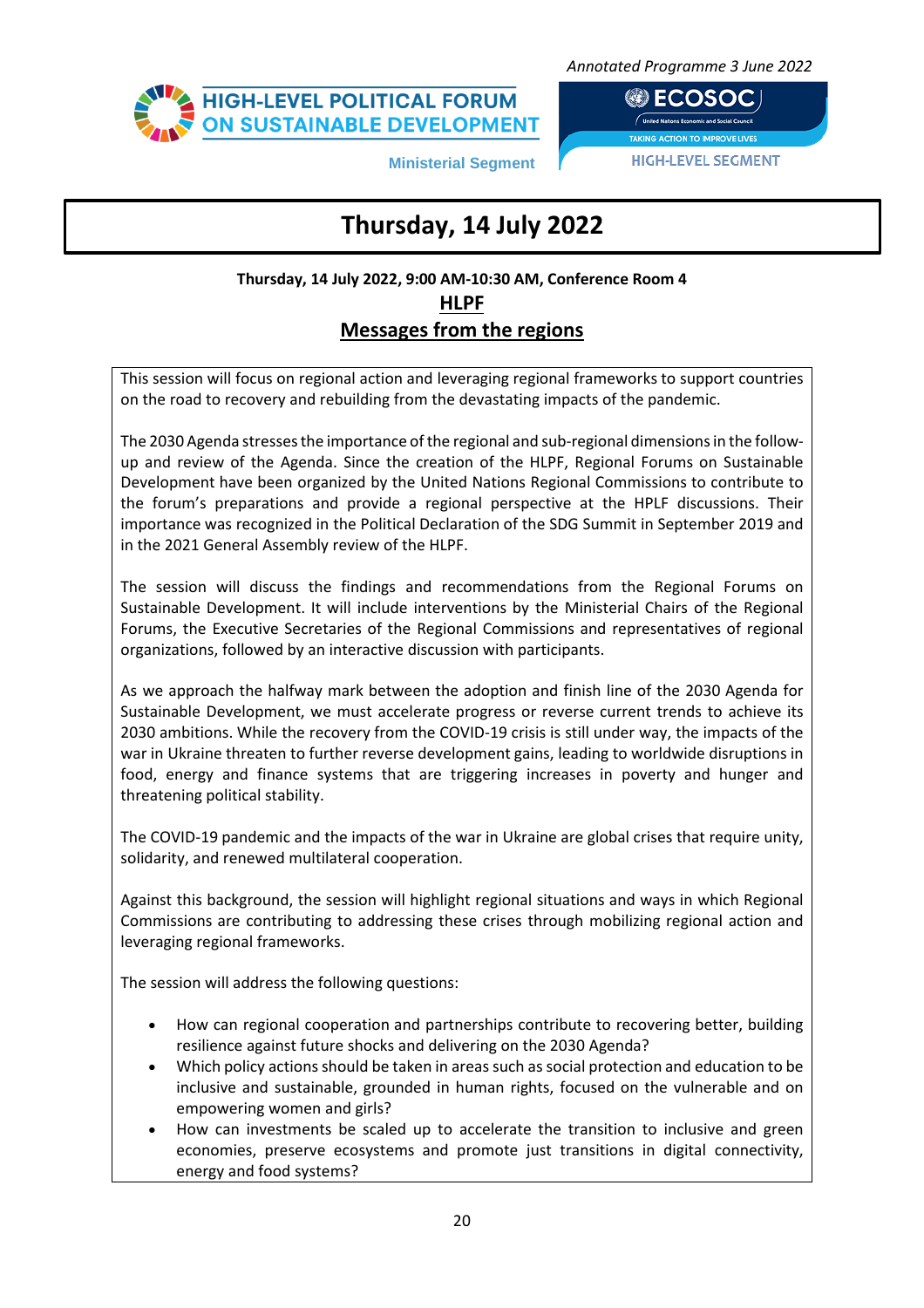

**@DECOSOCI HIGH-LEVEL SEGMENT** 

**Ministerial Segment**

• What reforms are required for the global financial architecture to effectively address the large economic, social and environmental gaps and asymmetries between countries and within countries in the various regions?

**Chair**:

• President or Vice President of ECOSOC

Presentations and interactive discussion

## **Thursday, 14 July 2022, 10:30 AM-10:45 AM, Conference Room 4 HLPF Outcomes of UN Environment Assembly**

The UN Environment Assembly (UNEA) contributes to the effective implementation and full integration of the environmental dimension of the 2030 Agenda for Sustainable Development, acknowledging that a healthy environment is an essential requirement and key enabler for sustainable development. In her allocution, the President of the UN Environment Assembly, H.E. Ms. Leila Benali, Minister of Energy Transition and Sustainable Development of the Kingdom of Morocco, will convey the main messages of the UN Environment Assembly and present the contributions of the Assembly to the debates of the HLPF.

The resumed fifth session of the UN Environment Assembly was held from 28 February to 2 March 2022, in Nairobi under the theme "Strengthening Actions for Nature to Achieve the Sustainable Development Goals". UNEA-5 was followed by a Special Session of the UN Environment Assembly, [UNEP@50,](https://unep.org/unep-50-event) commemorating the 50th anniversary of the creation of UNEP in 1972. The special session was held in Nairobi, 3-4 March 2022, under the overall theme of "Strengthening UNEP for the implementation of the environmental dimension of the 2030 Agenda for Sustainable Development".

**Chair**:

• **H.E. Mr. Collen Vixen Kelapile,** President of Economic and Social Council

**Keynote speaker**:

• **H.E. Ms. Leila Benali**, Minister of Energy Transition and Sustainable Development of the Kingdom of Morocco, UNEA-6 President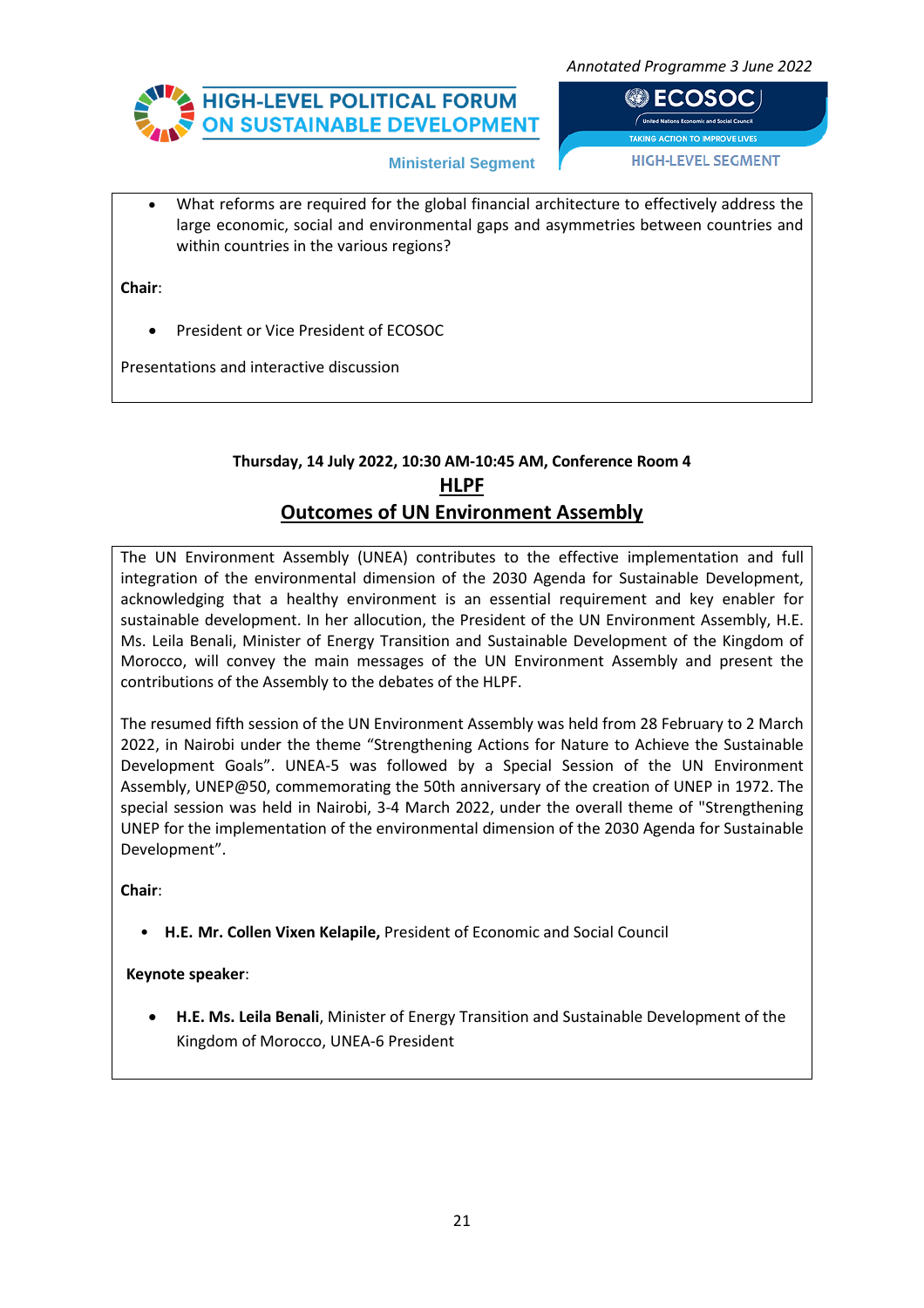

**@ECOSOCI HIGH-LEVEL SEGMENT** 

## **Thursday, 14 July 2022, 10:45 AM-1:00 PM, Conference Room 4 HLPF Voluntary National Reviews**

**Ministerial Segment**

**Chair:** President or Vice President of ECOSOC

*4 VNRs:* **Eritrea, Gabon, Grenada, Netherlands**

## **Thursday, 14 July 2022, 3:00 PM-6:00 PM, Conference Room 4 HLPF Voluntary National Reviews**

**Chair:** President or Vice President of ECOSOC

*7 VNRs:* **Andorra, Cote d'Ivoire, Ethiopia, Jordan, Kazakhstan, Senegal, Sudan**

# **Friday, 15 July 2022**

**Friday, 15 July 2022, 9:00 AM-1:00 PM, Conference Room 4**

**HLPF**

**Voluntary National Reviews**

**Chair:** President or Vice President of ECOSOC (9:00 AM-11:00 AM)

*9 VNRs:* **Italy, Jamaica, Lesotho, Liberia, Luxembourg, Malawi, Montenegro, Sri Lanka, Pakistan**

## **Friday, 15 July 2022, 3:00 PM-4:00 PM, Conference Room 4 HLPF Voluntary National Reviews**

**Chair:** President or Vice President of ECOSOC

*2 VNRs:* **Botswana, Cameroon**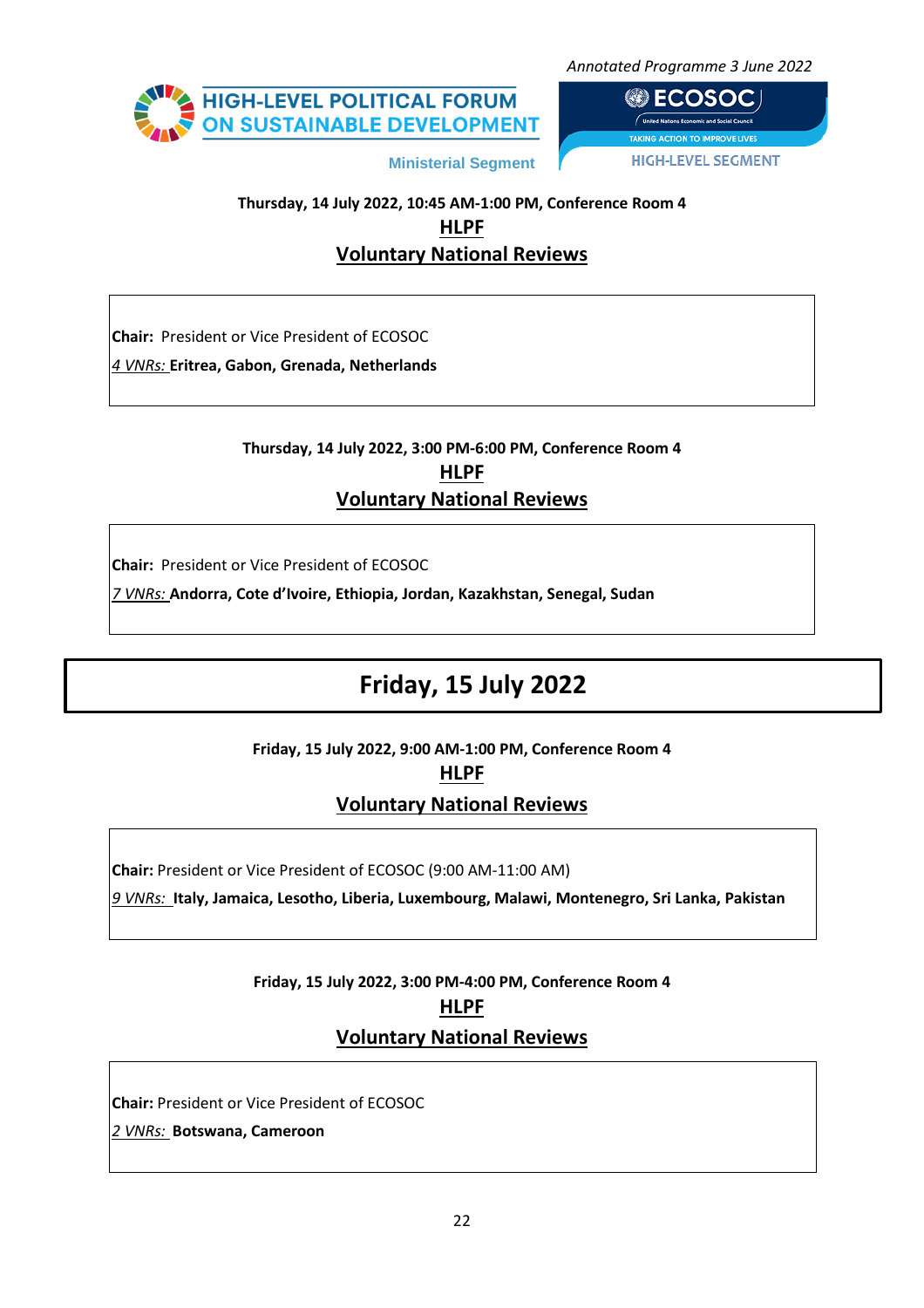HIGH-LEVEL POLITICAL FORUM<br>ON SUSTAINABLE DEVELOPMENT

*Annotated Programme 3 June 2022*

**BECOSOC HIGH-LEVEL SEGMENT** 

## **Friday, 15 July 2022, 4:00 PM-6:00 PM, Conference Room 4 Closing of the HLPF**

**Ministerial Segment**

**Chair: H.E. Mr. Collen Vixen Kelapile,** President of Economic and Social Council Adoption of the Ministerial Declaration **Closing remarks: Ms. Amina J. Mohammed**, Deputy Secretary-General of the United Nations (tbc) **H.E. Mr. Collen Vixen Kelapile,** President of Economic and Social Council Conclusion of the HLPF

23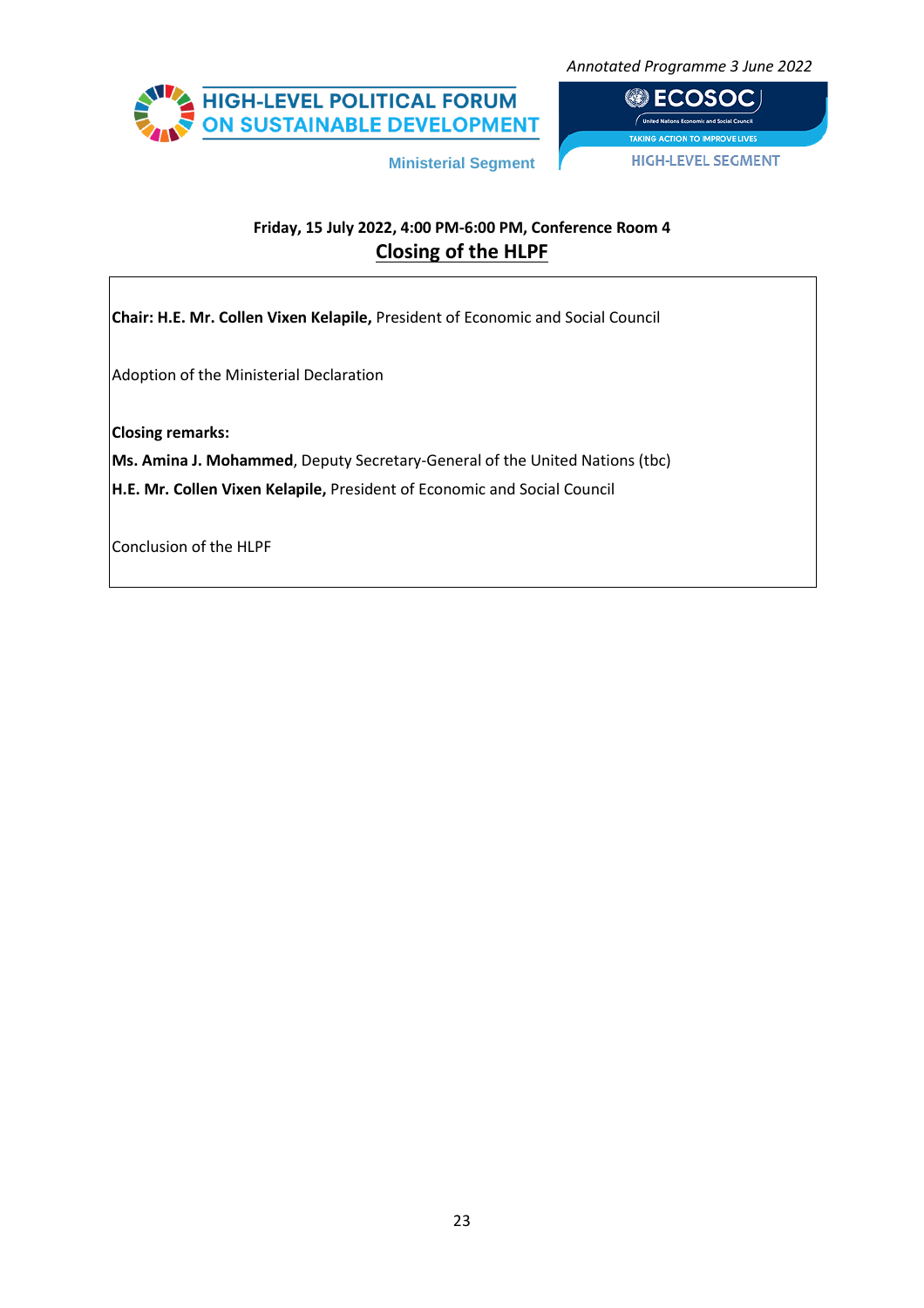

## *Theme: Building back better from the coronavirus disease (COVID-19) while advancing the full implementation of the 2030 Agenda for Sustainable Development*

# **Monday, 18 July 2022**

## **High-level Segment of ECOSOC**

*(Continued)*

## **Monday, 18 July 2022, 9:00 AM -9:30 AM, ECOSOC Chamber Introduction of SG reports on the theme of HLPF and ECOSOC and on scenarios and long-term impact of current trends on the SDGs Report of the Committee on Development Policy**

### **Chair:**

• **H.E. Mr. Collen Vixen Kelapile**, President of Economic and Social Council

### **Presentations:**

- **Mr. Liu Zhenmin,** Under-Secretary-General for Economic and Social Affairs of the United Nations, introduction of the Secretary-General's reports on the theme of HLPF and ECOSOC 2022 and on long-term future trends and scenarios – impacts on the realization of Sustainable Development Goals
- **Mr. José Antonio Ocampo,** Chair of the Committee on Development Policy (CDP), introduction of the CDP report

### **Monday, 18 July 2022, 9:30 AM -1:00 PM, ECOSOC Chamber** (Panel and interventions by Ministers and other participants)

### **Future proofing multilateralism for a resilient and inclusive recovery**

What have we learned about multilateralism from COVID-19? How can we best support multilateralism and international cooperation for building back better? How can multilateral collaboration be reimagined to be more effective in the future? What are the key reforms needed in multilateral institutions that would allow for adequate representation of developing countries in international institutions?

Multilateralism is being tested with the ongoing crises, including the COVID-19 pandemic, the climate crisis, biodiversity loss and pollution, as well as the increasing conflicts. The response to COVID-19, especially in its early phases, showed grave shortcomings in multilateralism and international solidarity.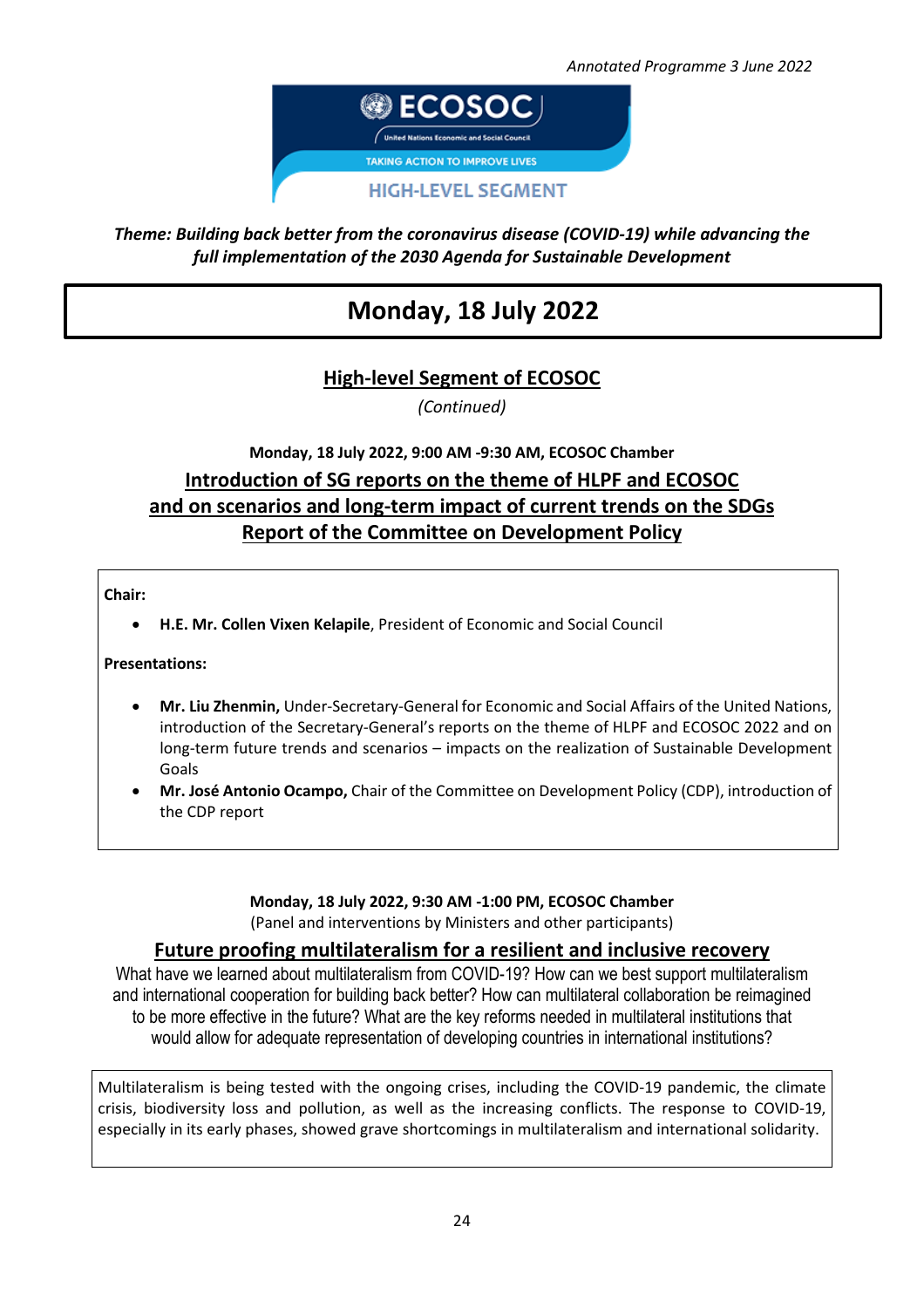@ ECOSO

**TAKING ACTION TO IMPROVE LIVES** 

### **HIGH-LEVEL SEGMENT**

On-going global challenges are putting at risk the already fragile economic recovery around the world. Rising global inflation, driven by recent higher energy and food prices as well as persistent supply chain disruptions and tighter labor markets in many countries, are sending alarming waves in developing countries and are creating additional challenges to policymakers. Many of the needed transformationsto recover and build back better and respond to other crises require strengthened multilateral cooperation, collaboration, solidarity and dialogue among multiple stakeholders. It is critical to ensure international solidarity with the poorest and most vulnerable countries and people, and with those most affected by crises.

The Secretary-General, in his report on Our Common Agenda, made proposalsto improve multilateralism and make it more inclusive, networked and effective. The Committee for Development Policy has proposed the design of a new multilateralism for a resilient recovery, where action is urgently needed in four areas: the public health response to the pandemic; finance and debt relief; climate change and social protection, including labor rights and education.

### **Proposed guiding questions:**

- What are some lessons learned about multilateralism from the response to the COVID-19 pandemic?
- How can multilateral collaboration be reimagined to be more effective in the future?
- How can we make multilateralism more inclusive and engaging to deliver a sustainable recovery for people most left behind?
- What are the urgent measures that the multilateral system could undertake to tackle the impact of debt, rising inflation pressures and other financial developments in developing countries?

### **Chair:**

• **Mr. Collen Vixen Kelapile**, President of Economic and Social Council

Interactive panel discussion

Interventions by Ministers and other participants

### **Monday, 18 July 2022,3:00 PM - 5:00 PM, ECOSOC Chamber**

(Panel)

### **Looking ahead: Acting today to secure a better future**

Future trends and scenarios for building back better from COVID-19 and their long-term impacts. What are different scenarios for building back better? What current trends could greatly impact the future, and which need to be changed or adapted? What trends and scenarios carry the greatest hope and risk towards the achievement of the 2030 Agenda?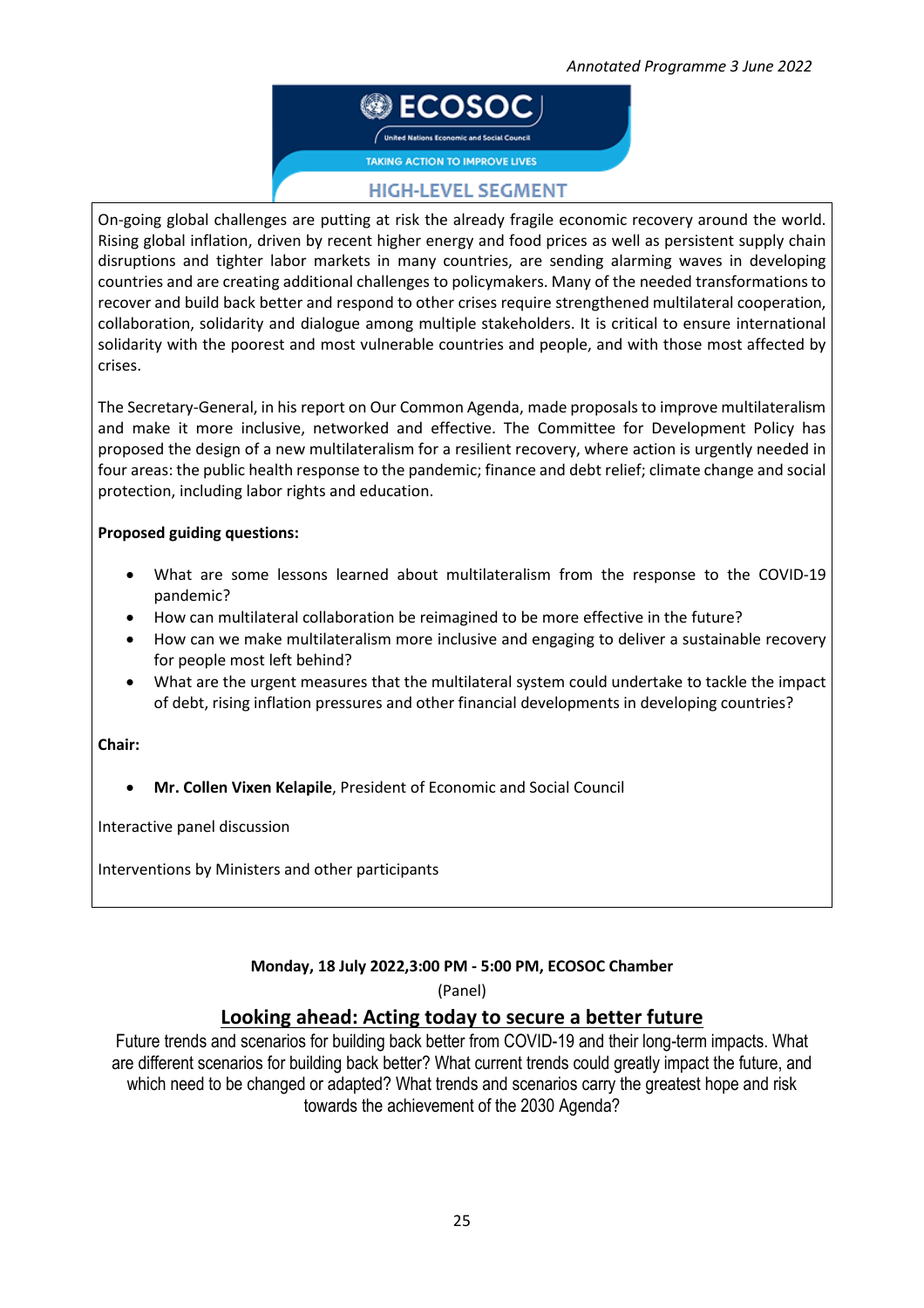

### **HIGH-LEVEL SEGMENT**

As decided by the General Assembly, the High-level Segment of ECOSOC shall focus on "future trends and scenarios related to the Council theme, the long-term impact of current trends, such as contribution of new technologies, in the economic, social and environmental areas on the realization of the SDGs." The world continues to face serious challenges, from the COVID-19 pandemic to the climate crisis and growing inequality and divisions. The lasting effects of the pandemic continue to impact the world through the health, social and economic repercussions. After a brief respite, the environmental trends in climate change, biodiversity loss, desertification, deforestation, and pollution continue to be on the rise. Recent developments have also contributed to uncertainty about inflation, food security and international stability.

Since the onset of the pandemic, various policy and societal responses have been implemented to recover and build back better. Many countries are implementing ambitious plans that invest in sustainable development. Some of these plans are based on strategic foresight, analyzing long-term trends and formulating scenarios to characterize and plan for the future.

The policies, reforms and investments implemented today to restructure and strengthen our economies and societies will impact economic, social, and environmental trajectories for years to come. In this context, strategic foresight can highlight opportunities for more sustainable and resilient trajectories that address existing and potential crises, reduce inequalities and achieve the SDGs.

This session will present different perspectives and experiences and engage participants in a dialogue on forward-looking policy approaches to building back better and investing in sustainable development. It will apply a forward-looking lens to analyse the long-term policies and multilateral collaboration needed to build back better, achieve the 2030 Agenda, and achieve and maintain sustainable development in the future beyond the year 2030. Countries will share their experience in elaborating long-term visions for their sustainable development paths and scenarios and how these are being impacted by ongoing crisis.

The discussion will be informed by Secretary-General's reports on this year's theme (E/2022/57) and on long-term future trends and scenarios (E/2022/58).

### **Proposed guiding questions:**

- What significant trends are currently being observed that could greatly impact the future? What trends need to be changed or adapted? What current trends carry the greatest risk towards the achievement of the 2030 Agenda?
- What can we learn from the different country experiences in responding to the COVID-19 pandemic and the use of strategic foresight in the formulation of their plans to recover and build back better?
- What are different scenarios for a successful recovery and building back better from the COVID-19 pandemic? What steps need to be taken to achieve these scenarios?
- How can plans for building back better incorporate innovations for reducing inequalities and bridging the digital divide over the long-term?
- What are examples of near-term decisions that can be made to ensure long-term positive outcomes, such as in the areas of food security and climate change?